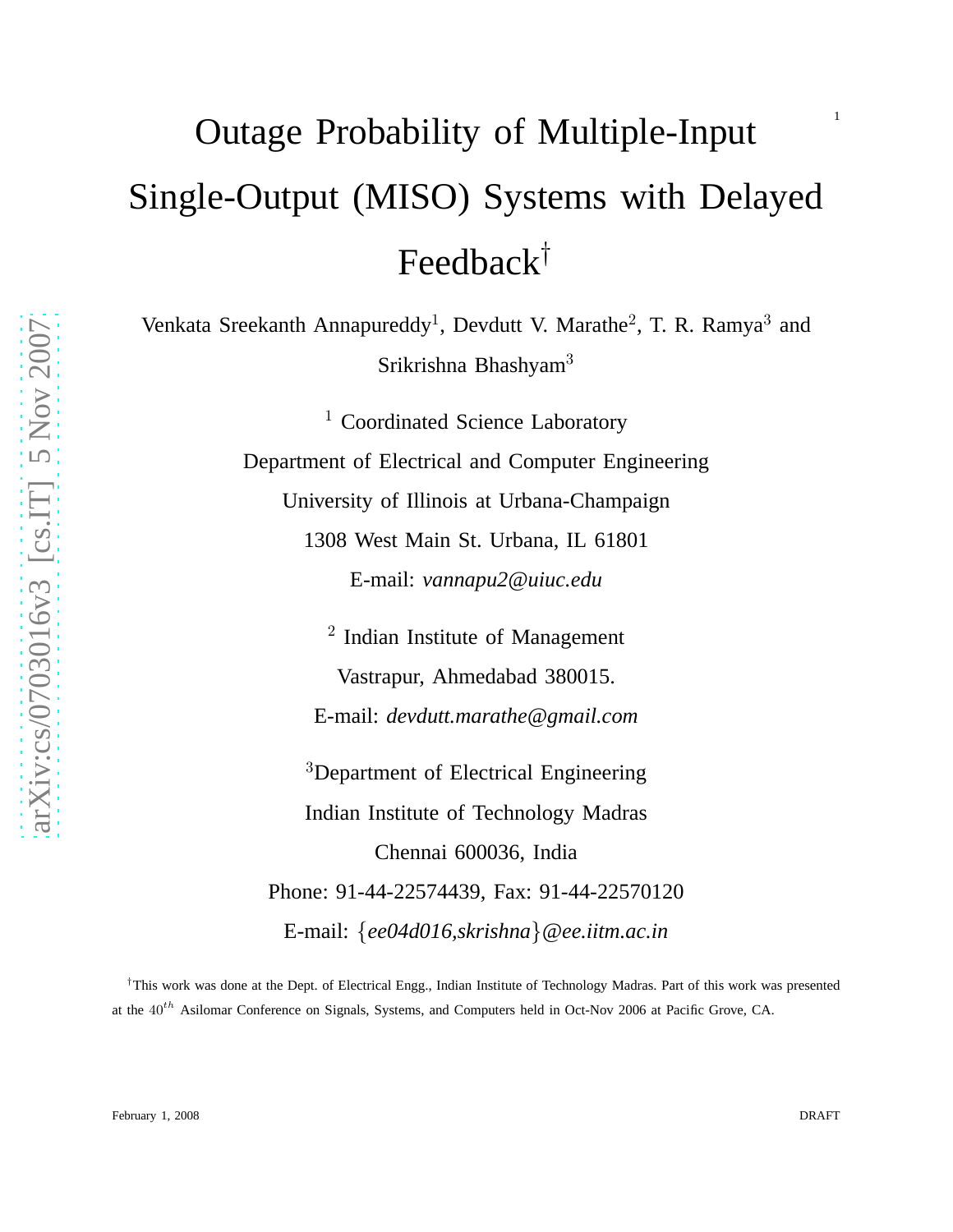#### **Abstract**

We investigate the effect of feedback delay on the outage probability of multiple-input single-output (MISO) fading channels. Channel state information at the transmitter (CSIT) is a delayed version of the channel state information available at the receiver (CSIR). We consider two cases of CSIR: (a) perfect CSIR and (b) CSI estimated at the receiver using training symbols. With perfect CSIR, under a short-term power constraint, we determine: (a) the outage probability for beamforming with imperfect CSIT (BF-IC) analytically, and (b) the optimal spatial power allocation (OSPA) scheme that minimizes outage numerically. Results show that, for delayed CSIT, BF-IC is close to optimal for low SNR and uniform spatial power allocation (USPA) is close to optimal at high SNR. Similarly, under a long-term power constraint, we show that BF-IC is close to optimal for low SNR and USPA is close to optimal at high SNR. With imperfect CSIR, we obtain an upper bound on the outage probability with USPA and BF-IC. Results show that the loss in performance due to imperfection in CSIR is not significant, if the training power is chosen appropriately.

#### I. INTRODUCTION

Channel State Information is very crucial in determining the performance of any wireless system. The minimum outage probability of multiple-input single-output (MISO) channels with perfect channel state information at the receiver (CSIR) and no channel state information at the transmitter (CSIT) is derived in [1]. For reasonably low outage probabilities, uniform spatial power allocation (USPA) across the spatial dimension is the optimal strategy. Outage probability of MISO systems with perfect CSIT and CSIR is derived in [2]. It is shown that feeding back the CSI provides significant gain in the performance, and that beamforming to the direction of the channel is optimal and provides a constant SNR gain over no CSIT under short-term power constraint (i.e., transmit power is constant over each transmission interval). In the case of longterm average power constraint, it is also possible to adapt the transmission power level based on channel feedback (i.e., temporal power control). Outage can be reduced significantly by saving power when the channel is strong and using the saved power when the channel is worse. The optimum power allocation strategy to minimize the outage probability over fading channels and MISO fading channels is determined in [3] and [2] respectively.

In practice, the feedback channel resources are seldom perfect enough to provide instantaneous and noiseless feedback. Under the short term power constraint, and for two cases of imperfect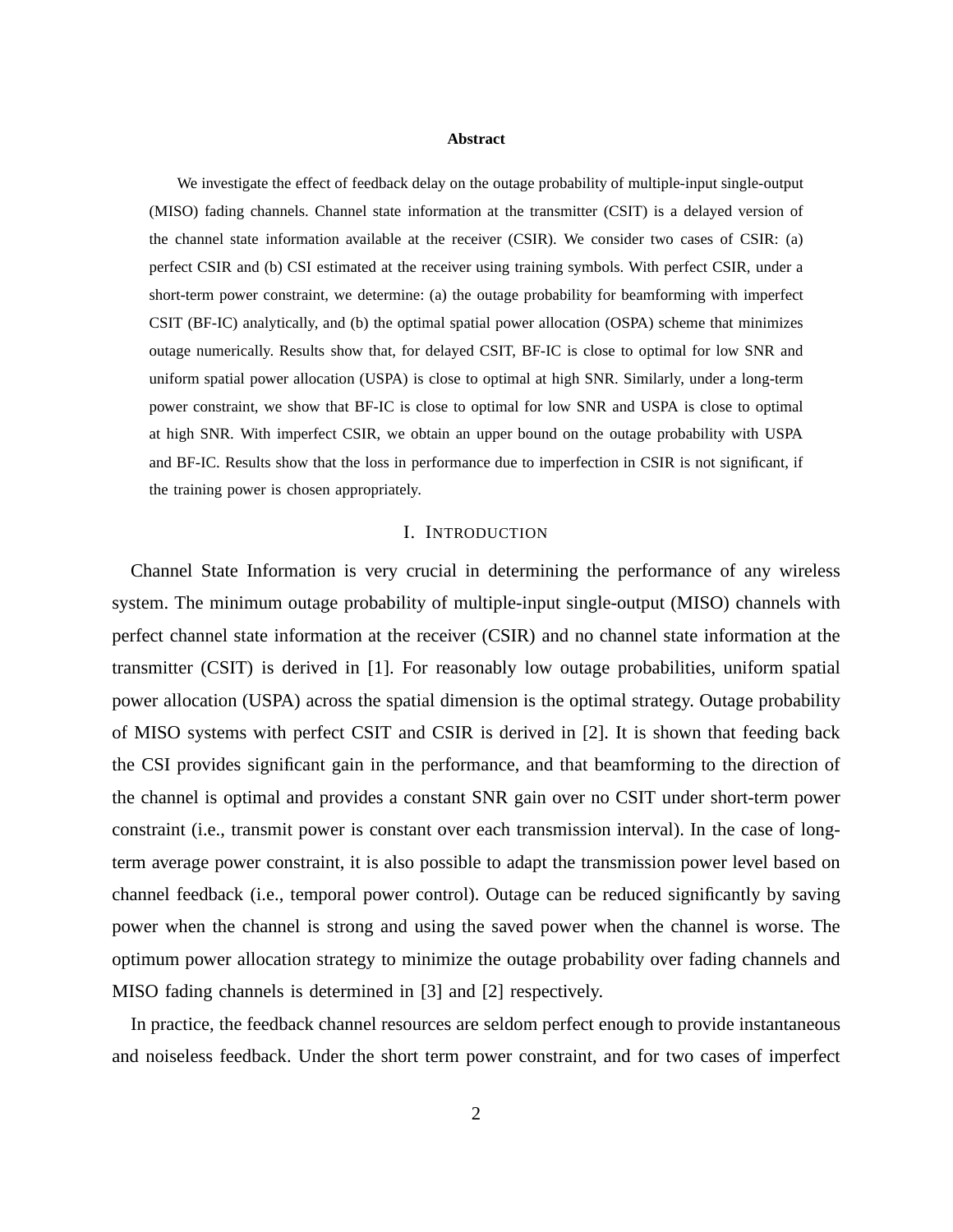feedback namely mean feedback and covariance feedback, spatial schemes that a) minimize the outage probability are studied in [4], [5], and b) maximize the mutual information are studied in [6]. In [7], BER performance of spatial schemes in the presence of delayed feedback has been studied. Under a long-term power constraint, minimum outage probability with temporal power control for quantized CSIT has been studied in [8]. In practice, it is also not feasible to have a perfect estimate of CSIR. Usually, channel state information at the receiver is estimated using training symbols, and the resources used during the training period have to be accounted for. Outage probability with preamble based CSIR and quantized CSIT has been studied in [8]. In [9], maximizing mutual information in the presence of channel estimation error and delayed feedback has been studied.

In this paper, we focus on the effect of the delay in feedback on the performance from the point of view of outage probability. Using the delayed feedback model in [10], we solve the problem of minimum outage transmission over MISO channels under both short-term and long-term power constraints. Under a short-term power constraint, beamforming is optimal if the transmitter has perfect CSI. We analyze the loss in performance of beamforming due to the delay in the feedback and derive an analytical expression for the outage probability of beamforming with imperfect CSIT (BF-IC). Results show that BF-IC, which allocates total power in the direction of CSIT, is better at low SNR while USPA [1], which allocates equal power in all the directions and does not require any feedback, is better at high SNR. However, none of the above two strategies is optimal. The minimum outage transmission strategy for a given delay, optimal spatial power allocation (OSPA) is determined. OSPA involves beamforming along the spatial modes and optimal power allocation across the spatial modes. Numerical results show that BF-IC is very close to OSPA for low SNR while USPA is close to OSPA for high SNR. Since OSPA does not provide significant gain at any SNR, compared to the best of BF-IC and USPA, the cross-over SNR at which USPA becomes better than BF-IC is important and can be used to switch between BF-IC and USPA. We present the equation to determine this cross-over SNR and solve it numerically.

Under a long-term power constraint, with perfect CSIT, the optimal beamforming (to the channel direction) and temporal power control strategy is obtained in [2]. We numerically evaluate the outage probabilities for BF-IC and USPA with temporal power control. Again, BF-IC is better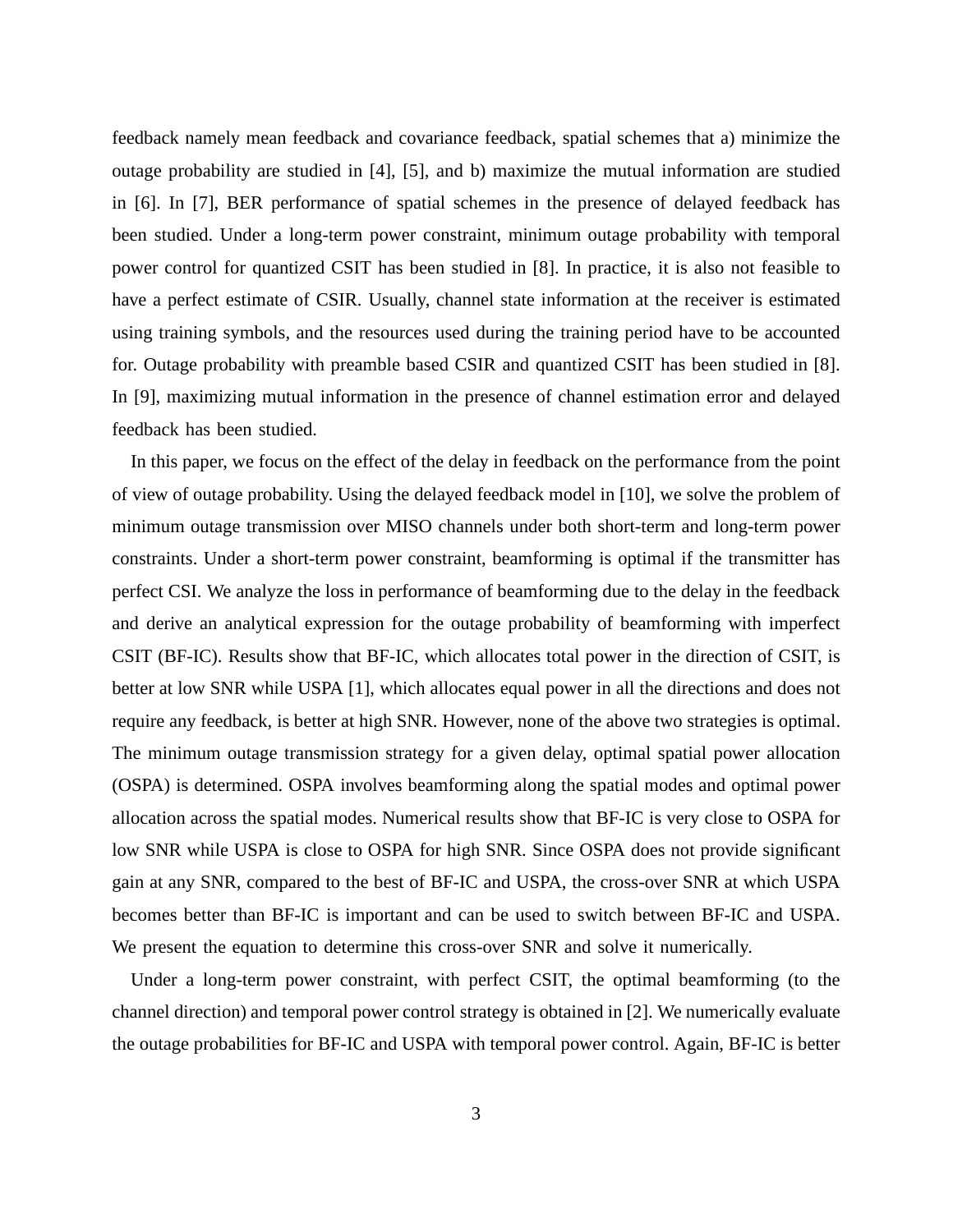at low SNR while USPA is better at high SNR. Finally, we extend the analysis with delayed feedback and perfect CSIR to the case of delayed feedback and imperfect CSIR. An upper bound on the outage probability of USPA and BF-IC with imperfect CSIR is obtained. The loss in performance due to the error in estimation of CSIR is shown to be negligible if the training power is chosen optimally.

The rest of the paper is organized as follows. In Section [II,](#page-3-0) our system model is introduced. In Section [III,](#page-3-1) under the short power constraint, outage probability with BF-IC and OSPA are determined and compared with USPA. In Sections [IV](#page-9-0) and [V,](#page-10-0) the long term power constraint and imperfect CSIR are considered. Finally, Sections [VI](#page-12-0) and [VII](#page-13-0) present the results and conclusions. II. SYSTEM MODEL

<span id="page-3-0"></span>The MISO system with  $M$  transmit antennas and 1 receive antenna is, as usual, modeled as

$$
y = \mathbf{h}^H \mathbf{x} + z,\tag{1}
$$

where **h** ∼  $CN(0, I)$  is a  $M \times 1$  independent, identically distributed (i.i.d) and zero-mean circularly symmetric complex Gaussian channel vector, **x** is a  $M \times 1$  channel input vector and  $z$  is zero-mean unit-variance additive white Gaussian noise (AWGN). We use a block fading model, where the channel coefficients are assumed to be fixed within a given duration, known as coherence interval. We assume high correlation between successive time durations. Using the Gaussian channel vector model, the delay in the feedback is captured by the correlation coefficient  $\rho$  between CSIT and CSIR. The old channel and the actual channel can be related as follows [10]:

<span id="page-3-3"></span>
$$
\mathbf{h} = \rho \mathbf{h}_{old} + \sqrt{1 - \rho^2} \mathbf{w},\tag{2}
$$

<span id="page-3-1"></span>where **h**<sub>old</sub> is the delayed CSIT,  $\rho$  is a correlation coefficient, and **w** ~  $CN(0, I)$  is independent of **. The gap between no CSIT (** $\rho = 0$ **) and perfect CSIT (** $\rho = 1$ **) is bridged using**  $\rho$ **. Lower** the delay in the feedback, higher the value of  $\rho$ .

### III. SHORT-TERM POWER CONSTRAINT

Assuming a short-term power constraint [3], such that the transmit power is not a function of time, the mutual information is given by

<span id="page-3-2"></span>
$$
I(\mathbf{x}; y/\mathbf{h}, \mathbf{h}_{old}) = \log(1 + P\mathbf{h}^H \mathbf{Q}\mathbf{h}),
$$
\n(3)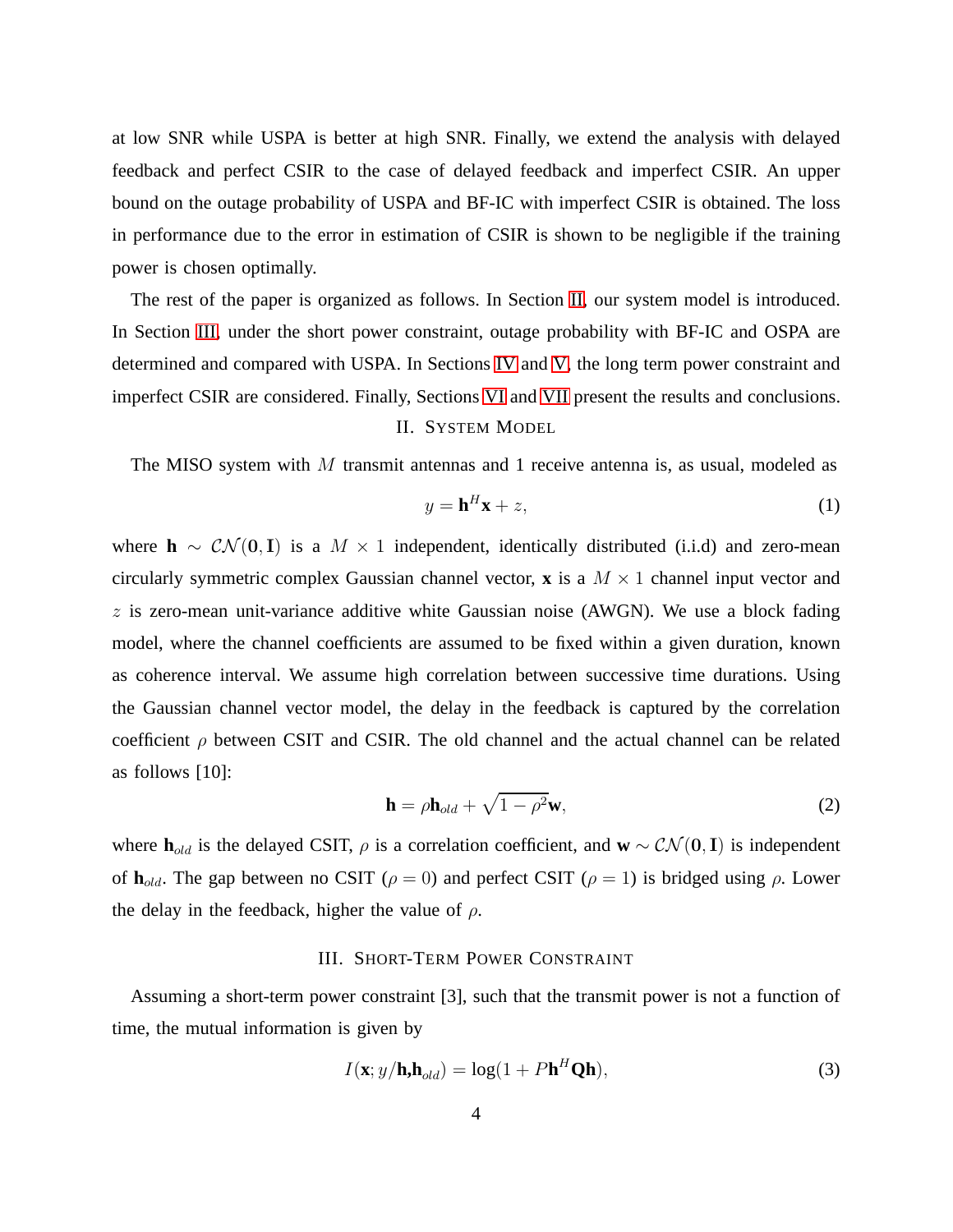where **Q** is the input covariance matrix such that  $Tr(\mathbf{Q}) = 1$  and P is the transmit power.

Consider the two extreme cases: zero feedback ( $\rho = 0$ ) and instantaneous feedback ( $\rho = 1$ ). For  $\rho = 0$ , where the transmitter does not have any knowledge of the channel state information, the diversity strategy with the power distributed equally among the  $M$  orthogonal independent transmit directions, i.e., USPA is optimal [1], i.e., we have  $Q =$ **I** M , and

$$
P_{out\text{USPA}}(M, R, P) = \Gamma_M \left(\frac{e^R - 1}{P/M}\right),\tag{4}
$$

<span id="page-4-2"></span>where  $P_{outUSPA}(M, R, P)$  is the outage probability (as defined in [1]) for a  $M \times 1$  system using USPA corresponding to a transmit power constraint  $P$  and rate  $R$  (in nats/transmission), and  $\Gamma_M(\cdot)$  is the incomplete Gamma function defined as  $\Gamma_M(x) = \frac{1}{(M-1)!} \int_0^x$  $t^{M-1}e^{-t}dt$ .

For  $\rho = 1$ , where the transmitter has perfect CSI, beamforming is optimal [2], i.e.,  $\mathbf{x} =$ h  $\sqrt{\mathbf{h}^H \mathbf{h}}$ s, where s is a scalar i.i.d. Gaussian input,  $Q =$  $\mathbf{h}\mathbf{h}^H$  $\frac{\mathbf{m}}{\mathbf{h}^H \mathbf{h}}$ , and

$$
P_{outBF}(M, R, P, \rho = 1) = \Gamma_M \left(\frac{e^R - 1}{P}\right).
$$
 (5)

Outage performance for  $\rho = 1$  is 10log<sub>10</sub>M dB better than the performance for  $\rho = 0$ . For 0 <  $\rho$  < 1, where we do not have perfect CSIT, we evaluate the outage performance of beamforming using the imperfect CSIT in Section [III-A.](#page-4-0) We also determine the optimal spatial power allocation strategy that minimizes the outage probability in Section [III-B](#page-6-0) and compare it with beamforming using the imperfect CSIT.

## <span id="page-4-0"></span>*A. Beamforming using imperfect CSIT (BF-IC)*

In this section, the loss in performance due to the presence of the delay in the feedback is analyzed and an expression for the outage probability (equation [\(12\)](#page-5-0)) is derived. This is a simple extension of beamforming from perfect CSIT to the imperfect CSIT case, where beamforming is performed using the imperfect CSIT assuming that it is the actual channel. Therefore, we have  $x = \frac{1}{\sqrt{2}}$  $\mathbf{h}_{old}$  $\mathbf{h}_{old}^H \mathbf{h}_{old}$ s, where s is a scalar i.i.d. Gaussian input, and

<span id="page-4-1"></span>
$$
\mathbf{Q} = \frac{\mathbf{h}_{old}\mathbf{h}_{old}^H}{\mathbf{h}_{old}^H \mathbf{h}_{old}}.\tag{6}
$$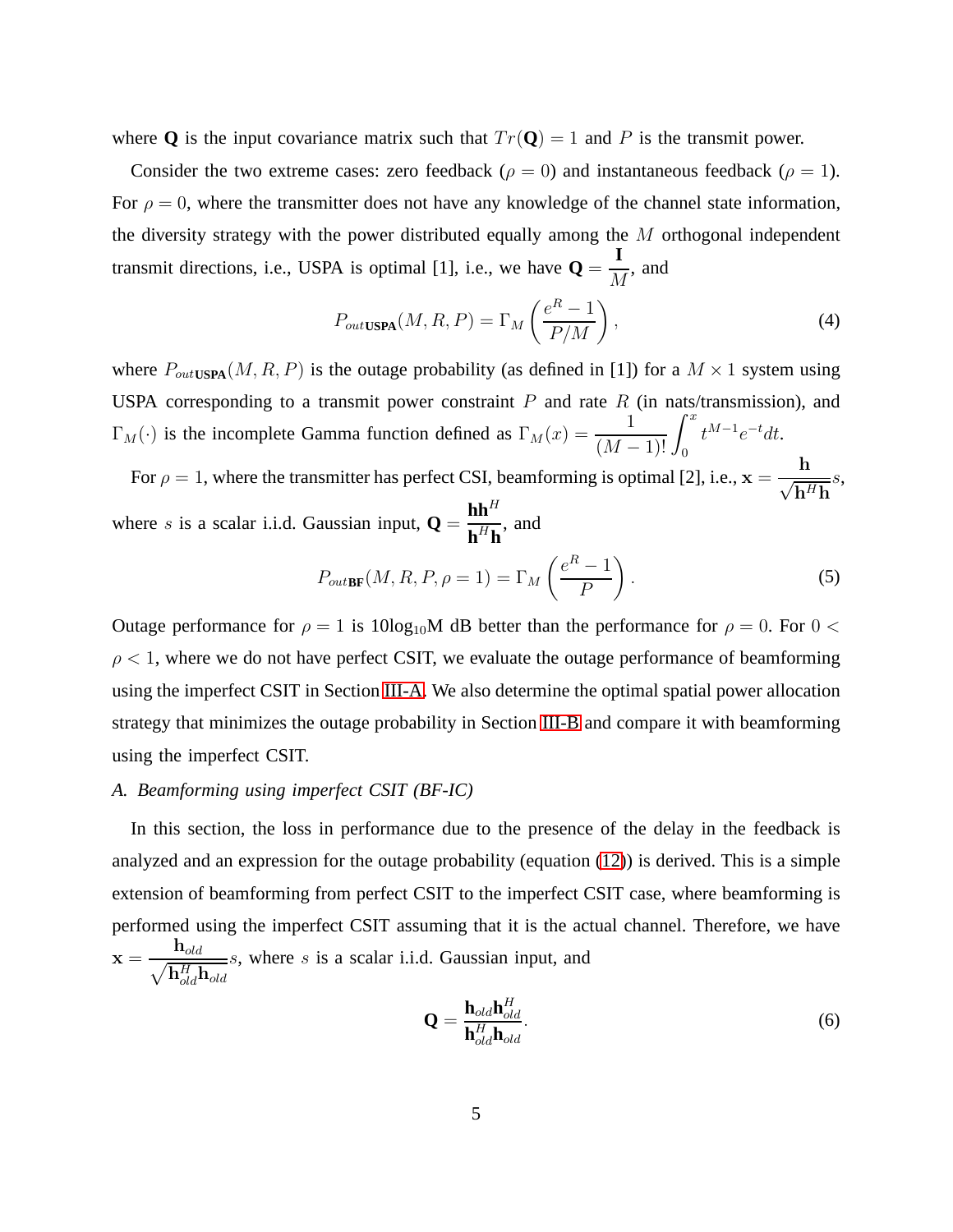Substituting [\(6\)](#page-4-1) in [\(3\)](#page-3-2) and denoting the feedback SNR  $\mathbf{h}_{old}^{H}$ **h**<sub>old</sub> by  $\gamma$ , we get

$$
I(\mathbf{x}; y/\mathbf{h}, \mathbf{h}_{old}) = \log \left( 1 + P \frac{\mathbf{h}^{H} \mathbf{h}_{old} \mathbf{h}_{old}^{H}}{\gamma} \right).
$$
 (7)

Now, we derive the outage probability for the specific model described in equation [\(2\)](#page-3-3). Note that  $\gamma$  is Gamma distributed with the pdf given by

$$
f_{\Gamma}(\gamma) = \frac{\gamma^{M-1} e^{-\gamma}}{(M-1)!}.
$$
\n(8)

The expression for the mutual information for a given  $\mathbf{h}_{old}$  can be simplified as follows.

$$
\frac{\mathbf{h}^{H}\mathbf{h}_{old}\mathbf{h}_{old}^{H}\mathbf{h}}{\gamma} = \frac{|\mathbf{h}^{H}\mathbf{h}_{old}|^{2}}{\gamma} = \frac{|(\rho\mathbf{h}_{old} + \sqrt{1-\rho^{2}}\mathbf{w})^{H}\mathbf{h}_{old}|^{2}}{\gamma}
$$
\n
$$
= \frac{(1-\rho^{2})}{2} \left| \sqrt{\frac{2\rho^{2}}{(1-\rho^{2})}\gamma} + \sqrt{2}\frac{\mathbf{w}^{H}\mathbf{h}_{old}}{\sqrt{\gamma}} \right|^{2}.
$$
\n(9)

Hence, the mutual information given  $\mathbf{h}_{old}$  can be simplified as

$$
I(\mathbf{x}; y/\mathbf{h}, \mathbf{h}_{old}) = \log\left(1 + P\frac{(1 - \rho^2)}{2}A\right),\tag{10}
$$

where  $A =$  $\sqrt{\delta} + \sqrt{2} \frac{\mathbf{w}^{H} \mathbf{h}_{old}}{\sqrt{\gamma}}$ γ <sup>2</sup>,  $\delta = 2\mu\gamma$  and  $\mu = \frac{\rho^2}{1-\rho^2}$  $\frac{\rho^2}{1-\rho^2}$ . Note that  $\frac{\mathbf{w}^H \mathbf{h}_{old}}{\sqrt{\gamma}}$  $\frac{\mathbf{n}_{old}}{\gamma}$  given  $\mathbf{h}_{old}$  is a zero mean complex Gaussian random variable with variance  $||\frac{\mathbf{h}_{old}^H}{\sqrt{\gamma}}||^2 = 1$ . Thus, A given  $\gamma$  is a non-central chi-square (nc- $\chi^2$ ) random variable with two degrees of freedom and parameter  $\delta$ . Observe that the distribution of mutual information given  $h_{old}$  depends on only  $\gamma = |h_{old}|^2$ . Therefore we have the following expression for the outage probability for a given  $\gamma$ .

$$
Pr(outage/\gamma) = Pr\left(log\left(1 + P\frac{(1 - \rho^2)}{2}A\right) < R\right)
$$
\n
$$
= F_{(nc - \chi^2, 2, \delta)}(2\beta),\tag{11}
$$

<span id="page-5-1"></span><span id="page-5-0"></span>where  $\beta = \frac{e^{R}-1}{P}(\mu+1)$ , and  $F_{(\text{nc-}\chi^2,2,\delta)}(\cdot)$  is the CDF of a non-central chi-square random variable with two degrees of freedom and parameter  $\delta$ . The overall probability of outage can be simplified as

$$
P_{out\text{BF-IC}}(M, R, P, \rho) = \int_0^\infty f_\Gamma(\gamma) \text{Pr(outage}/\gamma) d\gamma
$$
  
= 
$$
\frac{1}{(1+\mu)^{M-1}} \sum_{i=0}^{M-1} {M-1 \choose i} \mu^i \Gamma_{(i+1)} \left(\frac{e^R - 1}{P}\right).
$$
 (12)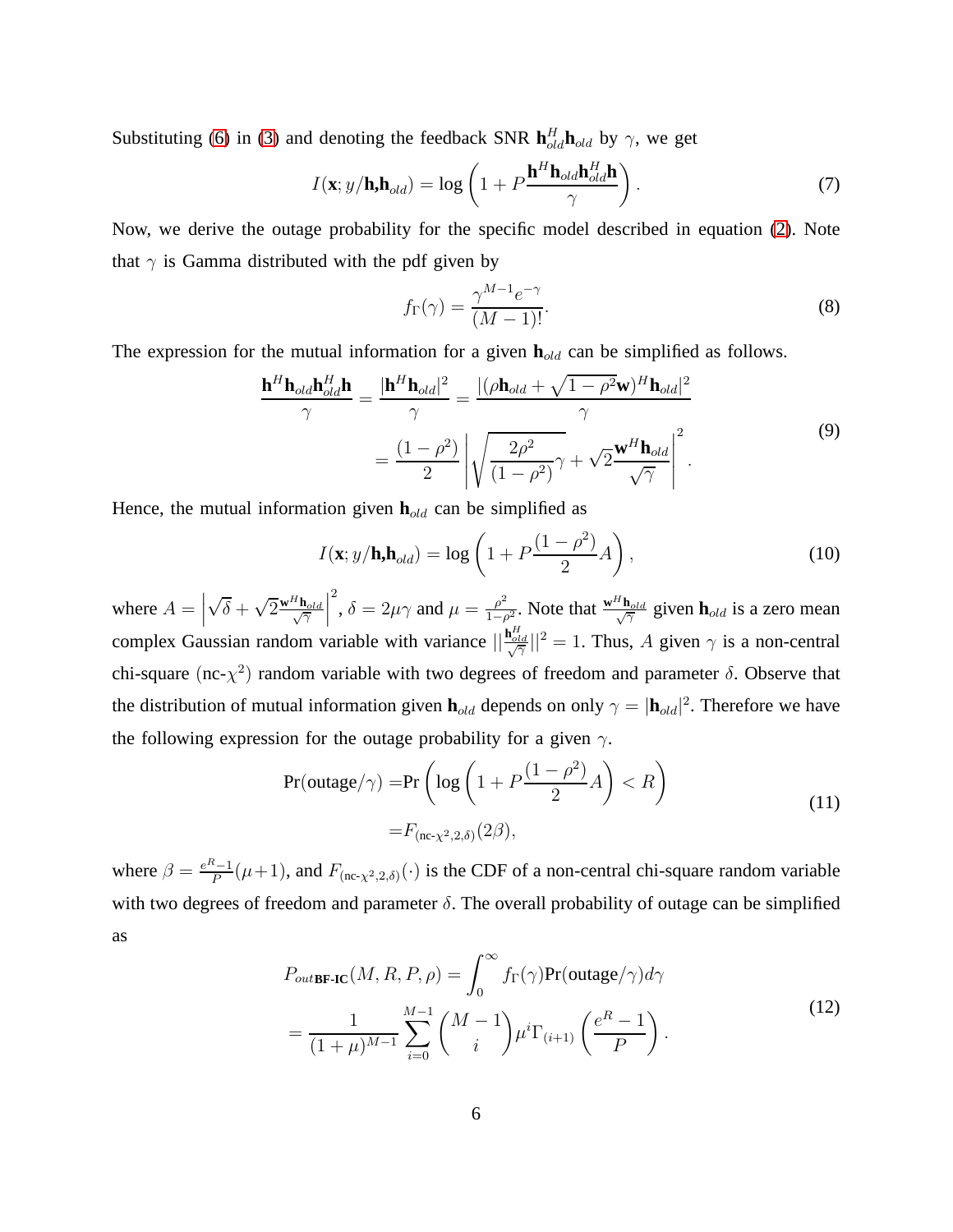The derivation of equation [\(12\)](#page-5-0) is shown in the appendix . Note that  $(1+\mu)^{M-1} = \sum_{i=0}^{M-1} {M-1 \choose i} \mu^i$ . Therefore, the result [\(12\)](#page-5-0) can be interpreted as the weighted average of  $\Gamma_K\left(\frac{e^{R}-1}{P}\right)$  , which is the outage probability of a  $K \times 1$  MISO system with perfect CSIT, where K varies from 1 to  $M$ . Therefore, at high SNR, we expect the outage probability with BF-IC to be dominated by the first term  $(K = 1)$ , which decays as  $\frac{1}{SNR}$ .

The asymptotic diversity gain at infinite SNR, defined as

$$
d = -\lim_{\text{SNR}\to\infty} \frac{\log P_{out}}{\log SNR},\tag{13}
$$

can be quantified. From [\(12\)](#page-5-0), using the approximation  $\Gamma_M(x) \simeq \frac{x^M}{M!}$  $\frac{x^M}{M!}$  for very small x, we can show that the asymptotic diversity gain of the BF-IC scheme is 1 for imperfect CSIT, i.e.,

$$
\text{Diversity Gain } d = \begin{cases} 1 & \text{for } 0 \le \rho < 1 \\ M & \text{for } \rho = 1 \end{cases} \tag{14}
$$

This result can be explained intuitively as follows. At very high SNR, the outage probability is dominated by the error in the CSIT rather than channel being in deep fade. However, for USPA, the asymptotic diversity gain is M independent of  $\rho$ . Therefore, USPA is always better than BF-IC at high SNR. The cross-over SNR  $SNR_{cross}(\rho, R, M)$  can be obtained by equating the outage probabilities of the two schemes: [\(4\)](#page-4-2) and [\(12\)](#page-5-0). Although there is no closed form expression for cross-over SNR, it can be computed numerically. By comparing the operating SNR with the cross-over SNR, one can switch between BF-IC and USPA.

#### <span id="page-6-0"></span>*B. Optimal Spatial Power Allocation (OSPA)*

We have seen that neither beamforming nor uniform spatial power allocation is the optimal strategy for any given  $\rho$  ( $0 < \rho < 1$ ). We find the optimal spatial power allocation strategy that minimizes the outage probability. Our results show that OSPA allocates a fraction  $\lambda$  of the power along the spatial mode corresponding to the imperfect CSIT with the remaining power being equally distributed among the other orthogonal spatial modes.

The overall outage probability is minimized by minimizing  $P_{out}(\mathbf{h}_{old})$ , outage probability given  $h_{old}$ , for each realization of  $h_{old}$ . The outage probability for a given  $h_{old}$  is given by

$$
P_{out}(\mathbf{h}_{old}) = \Pr\left(\mathbf{h}^{H}\mathbf{Q}\mathbf{h} < \frac{e^{R} - 1}{P}\right). \tag{15}
$$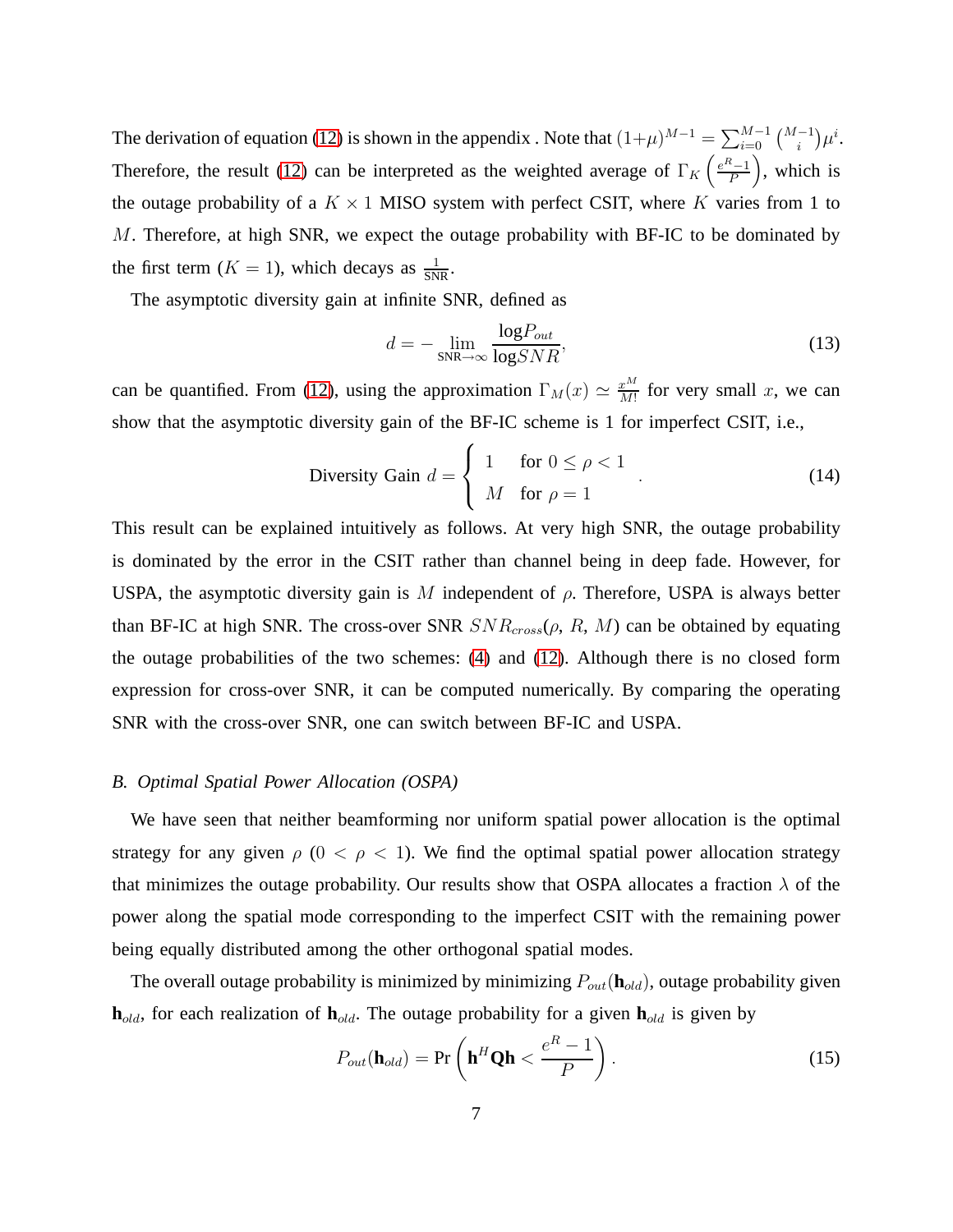Using [\(2\)](#page-3-3),  $P_{out}(\mathbf{h}_{old})$  can be simplified as

<span id="page-7-0"></span>
$$
\Pr\left((\sqrt{\mu}\mathbf{h}_{old}+\mathbf{w})\mathbf{Q}((\sqrt{\mu}\mathbf{h}_{old}+\mathbf{w})^H<\beta\right),\tag{16}
$$

where  $\beta = \frac{e^{R}-1}{P}(\mu+1)$  and  $\mu = \frac{\rho^{2}}{1-\rho^{2}}$  $\frac{\rho^2}{1-\rho^2}$ . The outage probability given by [\(16\)](#page-7-0) is equivalent to the outage probability of a MISO channel with a mean feedback of  $\sqrt{\mu}$ **h**<sub>old</sub>, which is minimized without any loss of generality by minimizing over the fraction of the power spent in the direction of the mean feedback [4], [5]. Rest of the power is spent equally in the M-1 orthogonal beams.

Since **Q** is positive semi-definite, we have the eigenvalue decomposition (EVD)  $\mathbf{Q} = \mathbf{V}\tilde{\mathbf{Q}}\mathbf{V}^H$ , where  $\widetilde{\mathbf{Q}} = \text{diag}\{\lambda_1, \lambda_2, \dots, \lambda_M\}$  is a diagonal matrix with  $\lambda_i \geq 0$  representing the power allocated to the direction indicated by the corresponding column vector of the unitary matrix **V**. It has been shown in [4] that the unitary matrix **V** that minimizes the outage probability [\(16\)](#page-7-0) is of the form  $V = [\frac{\mathbf{h}_{old}}{\sqrt{2}}, \mathbf{v}_2, \mathbf{v}_3, \dots, \mathbf{v}_M]$ , where  $\{\mathbf{v}_i\}, 2 \le i \le M$  is an arbitrary set of  $(M - 1)$ orthonormal vectors that are orthogonal to  $\mathbf{h}_{old}$ . Hence, we have  $\mathbf{d} = \mathbf{V}^H \mathbf{h}_{old} = [\sqrt{\gamma}, 0, 0, \dots, 0]^T$ and  $\mathbf{g} = \mathbf{V}^H \mathbf{w} \sim \mathcal{CN}(\mathbf{0}, \mathbf{I})$ . Thus [\(16\)](#page-7-0) is simplified as

$$
P_{out}(\mathbf{h}_{old}) = \Pr\left((\mathbf{g} + \sqrt{\mu}\mathbf{d})^{\mathbf{H}}\widetilde{\mathbf{Q}}(\mathbf{g} + \sqrt{\mu}\mathbf{d}) < \beta\right).
$$
 (17)

Let 
$$
\frac{\xi}{2} = (\mathbf{g} + \sqrt{\mu}\mathbf{d})^{\mathbf{H}}\widetilde{\mathbf{Q}}(\mathbf{g} + \sqrt{\mu}\mathbf{d})
$$
  
\n
$$
= \mathbf{g}^{\mathbf{H}}\widetilde{\mathbf{Q}}\mathbf{g} + \mathbf{g}^{\mathbf{H}}\widetilde{\mathbf{Q}}\sqrt{\mu}\mathbf{d} + \sqrt{\mu}\mathbf{d}^{\mathbf{H}}\widetilde{\mathbf{Q}}\mathbf{g} + \sqrt{\mu}\mathbf{d}^{\mathbf{H}}\widetilde{\mathbf{Q}}\sqrt{\mu}\mathbf{d}
$$
  
\n
$$
= \sum_{i=1}^{M} \lambda_i |g_i|^2 + 2\lambda_1 \sqrt{\mu \gamma} \text{Re}(g_1) + \lambda_1 \mu \gamma
$$
  
\n
$$
= \lambda_1 \{ [Re(g_1) + \sqrt{\mu \gamma}]^2 + [Im(g_1)]^2 \} + \sum_{i=2}^{M} \lambda_i |g_i|^2.
$$
 (18)

Observe that  $\xi$  is symmetric over  $\lambda_i$ ,  $i = 2$  to M. Hence, there is no reason to prefer any one  $\lambda_i$  over others. Therefore,  $\lambda_i$ 's should be equal for  $i = 2$  to M. This observation allows the random variable  $\xi$  to be expressed in terms of  $\lambda_1$  alone, using which the outage probability is determined easily in terms of the CDF of a single random variable. This is not explicitly used in the expressions for outage probability in [4] (see equation (10) in [4]). Further simplification of the outage expression based on this observation is presented below. Denote  $\lambda_1$  by  $\lambda$  for convenience.

$$
\operatorname{Tr}(\widetilde{\mathbf{Q}}) = 1 \Rightarrow \lambda_i = \frac{1 - \lambda}{M - 1}, \text{ for } i = 2 \text{ to } M
$$
 (19)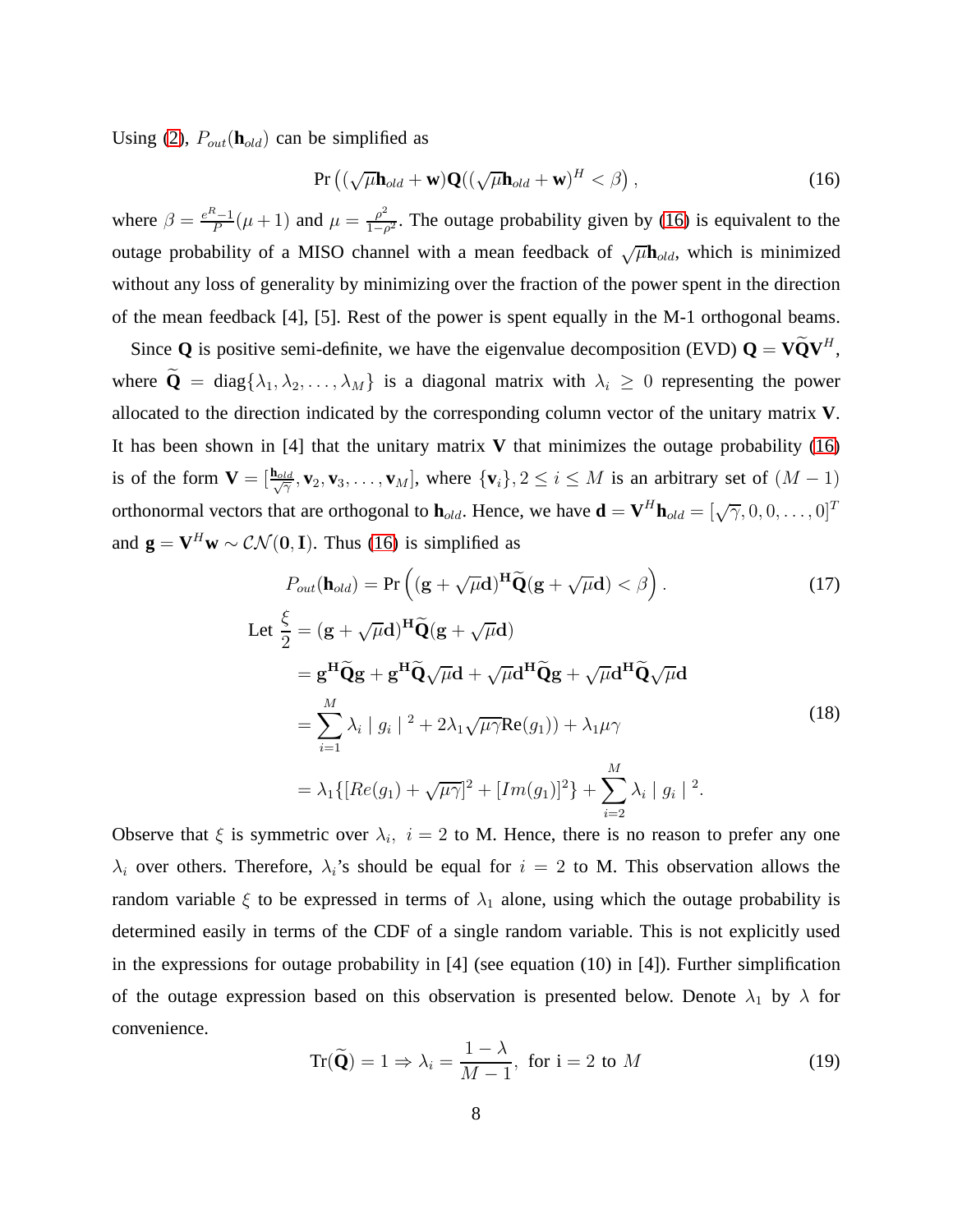$$
\Rightarrow \xi = \lambda A + \frac{1 - \lambda}{M - 1} B,\tag{20}
$$

where  $A = \left\{ [\sqrt{2}Re(g_1) + \sqrt{2\mu\gamma}]^2 + [\sqrt{2}Im(g_1)]^2 \right\}$  is Non-Central Chi-Square distributed with 2 degrees of freedom and non-centrality parameter  $\delta = 2\mu\gamma$  and  $B = 2\sum_{i=2}^{M} |g_i|^{2}$  is Central Chi-Square distributed with 2(M-1) degrees of freedom. Observe that  $\xi$  depends only on  $\gamma = \mathbf{h}_{old}^H \mathbf{h}_{old}$ . Therefore, we denote the outage probability for a given  $\gamma$  and  $\lambda$  as  $P_{out}(\gamma, \lambda)$ , given by

$$
P_{out}(\gamma,\lambda) = Pr(\xi < 2\beta) = F_{\xi}(2\beta),\tag{21}
$$

where  $F_{\xi}$ (.) represents the CDF of  $\xi$ . To complete the solution, it remains only to find the optimal value of  $\lambda$  for each  $\gamma$ . Consider the two extreme cases:  $\rho = 0$  and  $\rho = 1$ .

For  $\rho = 0$ ,  $\mu = 0$  and  $\xi = 2\sum_{i=1}^{M} \lambda_i |g_i|^2$  is symmetric over  $\lambda_i, i = 1$  to M, i.e., All the directions are identical, and hence, equal power is spent in each direction. Therefore,  $\lambda_{opt}(\gamma) = \frac{1}{M}$ , for  $\rho = 0$ . As  $\rho$  tends to 1,  $\mu$  tends to  $\infty$ . Therefore, the co-efficient of  $\lambda_1$  becomes large compared to the coefficients of the other  $\lambda_i$ 's, and hence, it is optimal to spend all the power in that direction. Therefore,  $\lambda_{opt}(\gamma) = 1$  for  $\rho = 1$ .

Consider the case of  $0 < \rho < 1$ . When  $\gamma = 0$ ,  $\delta = 2\mu\gamma = 0$ . In this case, we get

$$
\lambda_{opt}(\gamma = 0) = \frac{1}{M} \text{ for any } \rho.
$$
 (22)

As  $\gamma \to \infty$ ,  $\delta = 2\mu\gamma \to \infty$ . In this case, we get  $\lambda_{opt}(\gamma \to \infty) = 1$  for any  $\rho$ . Therefore, for  $0 < \rho < 1$ , we expect  $\lambda_{opt}(\gamma)$  to start from  $\frac{1}{M}$  at  $\gamma = 0$  and approach 1 as  $\gamma$  increases.

The minimum outage probability for a given  $\gamma$  is given by  $P_{out}(\gamma, \lambda_{opt}(\gamma)) = \min_{\lambda} P_{out}(\gamma, \lambda)$ , where  $\lambda_{opt}(\gamma)$  is the solution of

<span id="page-8-0"></span>
$$
\frac{\partial P_{out}(\gamma,\lambda)}{\partial \lambda} = 0 \text{ in the range from } \frac{1}{M} \text{ to } 1. \tag{23}
$$

Expressing  $P_{out}(\gamma, \lambda)$  as

$$
P_{out}(\gamma, \lambda) = \Pr\left(\lambda A + \frac{1 - \lambda}{M - 1}B < 2\beta\right)
$$
\n
$$
= \int_0^{\frac{2\beta}{\lambda}} f_A(a) F_B\left(\frac{(2\beta - \lambda a)(M - 1)}{1 - \lambda}\right) da,
$$
\n
$$
(24)
$$

equation [\(23\)](#page-8-0) can be simplified as

$$
\int_0^{\frac{2\beta}{\lambda}} f_A(a) \exp\left(\frac{(M-1)\lambda a}{2(1-\lambda)}\right) (2\beta - \lambda a)^{(M-2)} (2\beta - a) da = 0.
$$
 (25)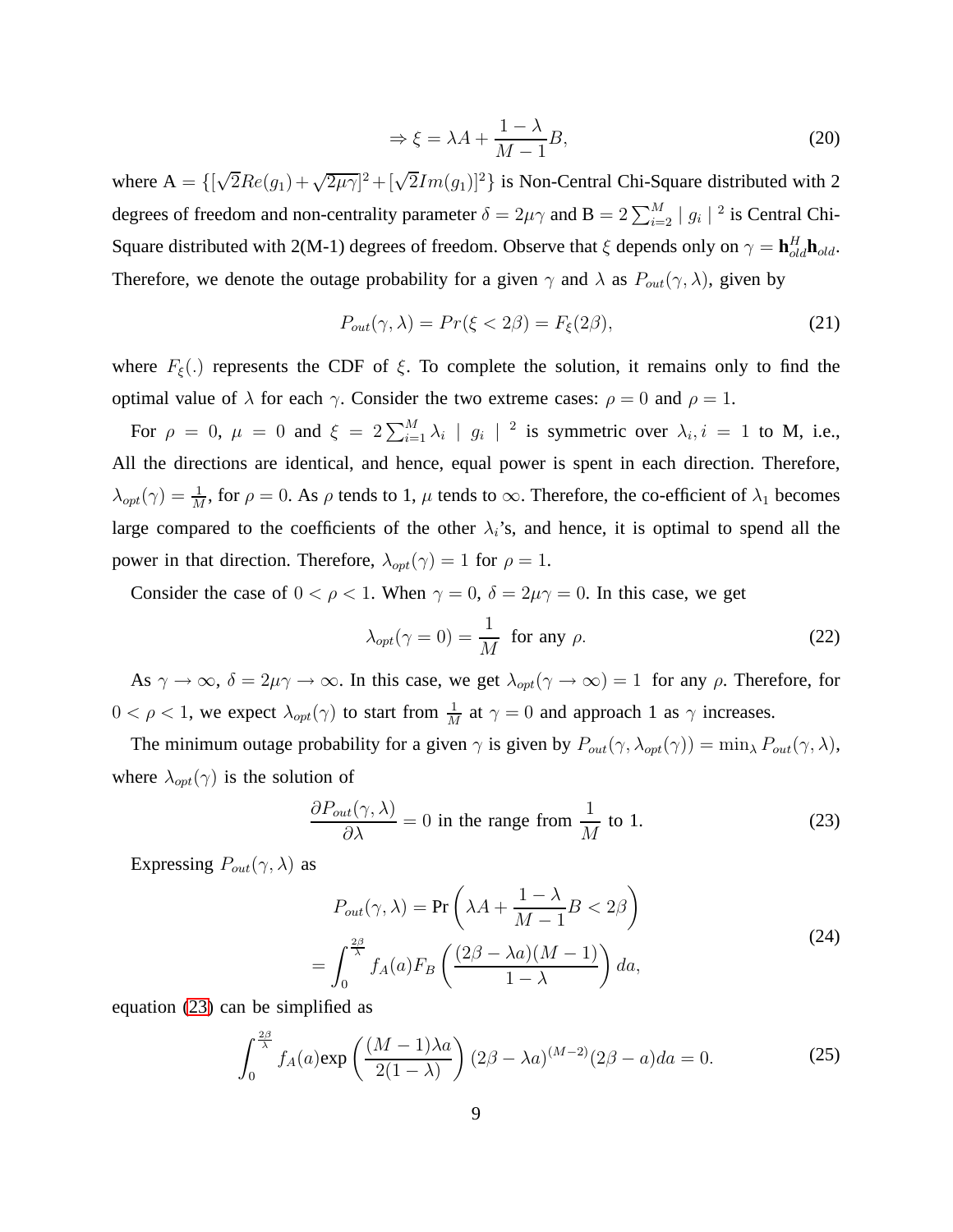<span id="page-9-0"></span>Although a closed form expression for  $\lambda_{opt}(\gamma)$  does not appear to be available, it can be determined numerically by a one-dimensional numerical search over the range. The overall outage probability can then be determined by averaging  $P_{out}(\gamma, \lambda_{opt}(\gamma))$  over  $\gamma$ .

#### IV. LONG-TERM POWER CONSTRAINT

Achieving minimum outage probability under a long-term power constraint involves power allocation in both spatial and temporal domains. For a given feedback SNR  $\gamma$ , and a corresponding fixed power allocation policy, the problem of minimizing the outage probability can be formulated as

$$
\min_{\mathbf{Q}} \mathbf{Pr}\left(\mathbf{h}^{H} \mathbf{Q} \mathbf{h} < \frac{e^{R} - 1}{P p(\gamma)}\right). \tag{26}
$$

<span id="page-9-1"></span>This is equivalent to minimizing  $P_{out}(\gamma, p(\gamma), \lambda)$ , given by

$$
P_{out}(\gamma, p(\gamma), \lambda) = \Pr\left(\lambda A + \frac{1 - \lambda}{M - 1} B < \frac{2\beta}{p(\gamma)}\right) = F_{\xi}\left(\frac{2\beta}{p(\gamma)}\right) \tag{27}
$$

over  $\lambda$ , fraction of the power spent in the direction of the imperfect feedback.  $\lambda_{opt}(\gamma, p(\gamma))$  is the solution of  $\frac{\partial P_{out}(\gamma, p(\gamma), \lambda)}{\partial \lambda} = 0$  and will range from  $\frac{1}{M}$  to 1. The optimal temporal power control policy  $p(\gamma)$  minimizes

$$
E_{\gamma}[P_{out}(\gamma, p(\gamma), \lambda_{opt}(\gamma, p(\gamma)))] = \int_0^\infty f_{\Gamma}(\gamma) P_{out}(\gamma, p(\gamma), \lambda_{opt}(\gamma, p(\gamma))) d\gamma,
$$

subject to the power constraint:

<span id="page-9-2"></span>
$$
\int_0^\infty f_\Gamma(\gamma) p(\gamma) d\gamma = 1.
$$
 (28)

However, finding optimal  $p(\gamma)$  and the corresponding  $\lambda_{opt}(\gamma, p(\gamma))$  is difficult, since we do not have closed form expression for  $\lambda_{opt}(\gamma, p(\gamma))$ . Therefore, based on the intuition from the results for the short-term power constraint, the suboptimal schemes BF-IC with temporal power control and USPA with temporal power control are considered and analyzed.

In USPA, the power is distributed equally among the orthogonal independent transmit directions, i.e,  $\lambda = \frac{1}{M}$  $\frac{1}{M}$  or  $Q = \frac{I}{M}$ . Therefore, the outage probability for a given  $\gamma$  and the corresponding  $p(\gamma)$  in equation [\(27\)](#page-9-1) is simplified as

$$
P_{out}(\gamma, p(\gamma)) = \Pr\left(A + B < \frac{2M\beta}{p(\gamma)}\right) = F_{(nc - \chi^2, 2M, \delta)}\left(\frac{2M\beta}{p(\gamma)}\right). \tag{29}
$$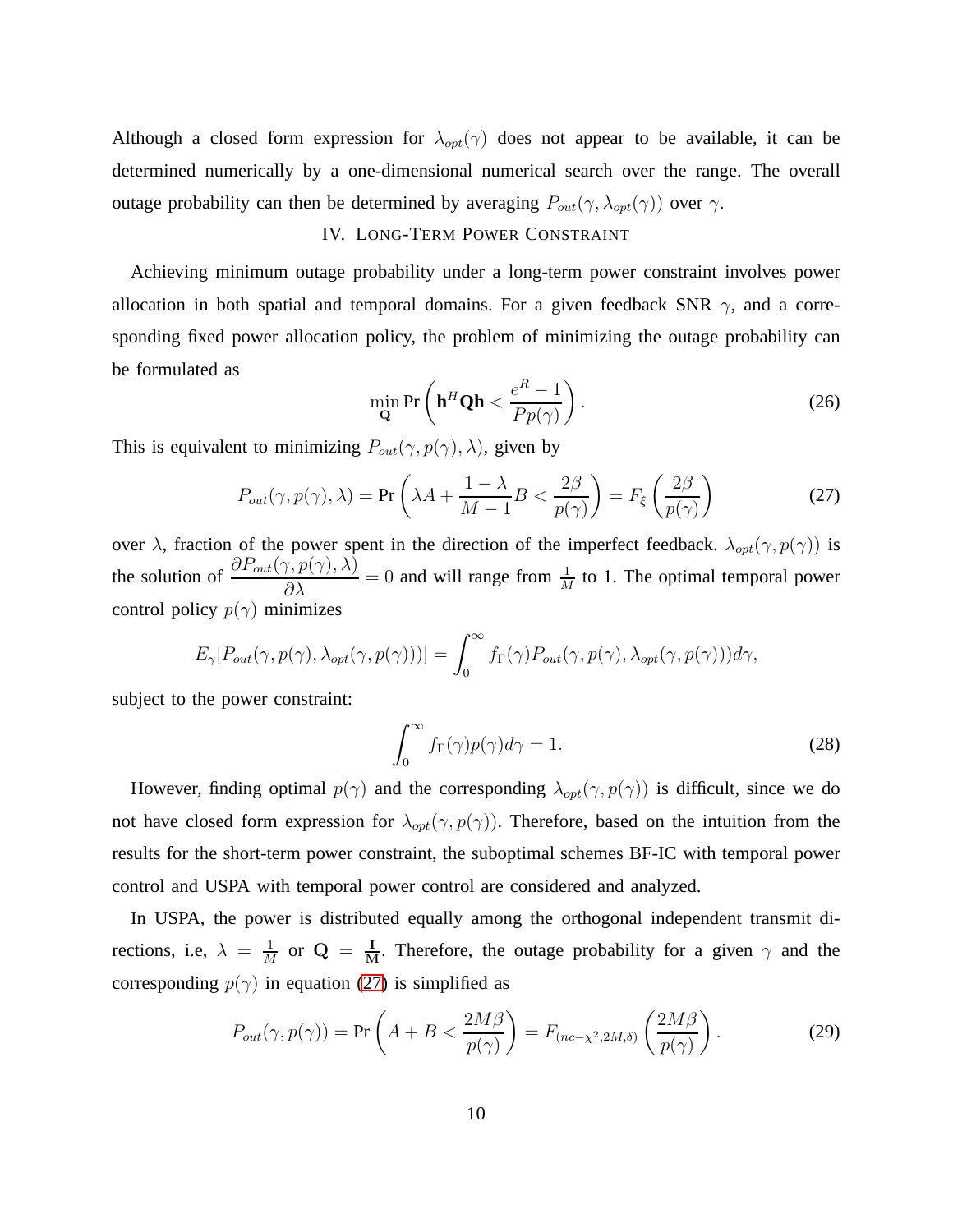From calculus of variations [11] (using Theorem 4.2.1 in [11]), the temporal power control function that minimizes the outage probability with USPA can be shown to satisfy:

<span id="page-10-1"></span>
$$
k_1 = \left(\frac{2M\beta}{p^2(\gamma)}\right) f_{\text{(nc-}\chi^2, 2M,\delta)} \left(\frac{2M\beta}{p(\gamma)}\right),\tag{30}
$$

where  $k_1$  is a constant chosen such that  $p(\gamma)$  satisfies the power constraint [\(28\)](#page-9-2) and is nonnegative. Finally,  $p(\gamma)$  is determined numerically from equations [\(28\)](#page-9-2) and [\(30\)](#page-10-1).

In BF-IC, the spatial power allocation scheme is fixed such that the power is spent in only one direction corresponding to the imperfect CSIT, i.e.,  $\lambda = 1$ . Therefore, we have

$$
P_{out}(\gamma, p(\gamma)) = \Pr\left(A < \frac{2\beta}{p(\gamma)}\right) = F_{\text{(nc-}\chi^2, 2,\delta)}\left(\frac{2\beta}{p(\gamma)}\right). \tag{31}
$$

Again, using calculus of variations, the termporal power control function that minimizes the outage probability with BF-IC can be shown to satisfy

<span id="page-10-2"></span>
$$
k_2 = \left(\frac{2\beta}{p^2(\gamma)}\right) f_{\text{(nc-}\chi^2,2,\delta)}\left(\frac{2\beta}{p(\gamma)}\right),\tag{32}
$$

<span id="page-10-0"></span>where  $k_2$  is a constant, chosen such that  $p(\gamma)$  satisfies the power constraint [\(28\)](#page-9-2) and is nonnegative.  $p(\gamma)$  can be obtained numerically as before using equations [\(28\)](#page-9-2) and [\(32\)](#page-10-2).

# V. EFFECT OF IMPERFECT CSIR

We assume the training and MMSE channel estimation model as in [8]. M training symbols are transmitted at the start of each T symbol block with the  $i^{th}$  training symbol being transmitted only from the  $i^{th}$  antenna. The MMSE estimate of CSI  $(\hat{\bf h})$  is:

<span id="page-10-3"></span>
$$
\hat{\mathbf{h}} = \frac{\sqrt{P_t/M}}{P_t/M + 1} \left( \sqrt{\frac{P_t}{M}} \mathbf{h} + \mathbf{n} \right),\tag{33}
$$

where  $P_t$  is the total power used for training, and n is the additive white Gaussian noise vector corresponding to the  $M$  training symbols. Let  $P_d$  be the power used during data transmission period per symbol.  $P_t$  and  $P_d$  are related by the equation:  $P_t + P_d(T - M) = PT$ . Let  $\sigma_E^2$  denote the estimation error variance, i.e.,  $Cov(\mathbf{e}) = \sigma_E^2 \mathbf{I}_{M \times M}$ , where  $\mathbf{e} = \mathbf{h} - \hat{\mathbf{h}}$ . It can be shown that  $\sigma_E^2 = \frac{M}{P_{t+1}}$  $\frac{M}{P_t+M}$ . The CSIR is  $\hat{\mathbf{h}}$ . The CSIT, which is a delayed version of the CSIR is  $\hat{\mathbf{h}}_{old}$ , which is the MMSE estimate of  $h_{old}$ . Using [\(2\)](#page-3-3) and [\(33\)](#page-10-3), the correlation coefficient  $\rho_e$  between the CSIT  $(\hat{\mathbf{h}}_{old})$  and CSIR  $(\hat{\mathbf{h}})$  can be obtained as  $\rho_e = \frac{P_t}{P_t + P_t}$  $\frac{P_t}{P_t+M}\rho$ . Observe that  $\rho_e$  can at most be  $\rho$  (for very large training power) and is less than  $\rho$  for moderate values of training power.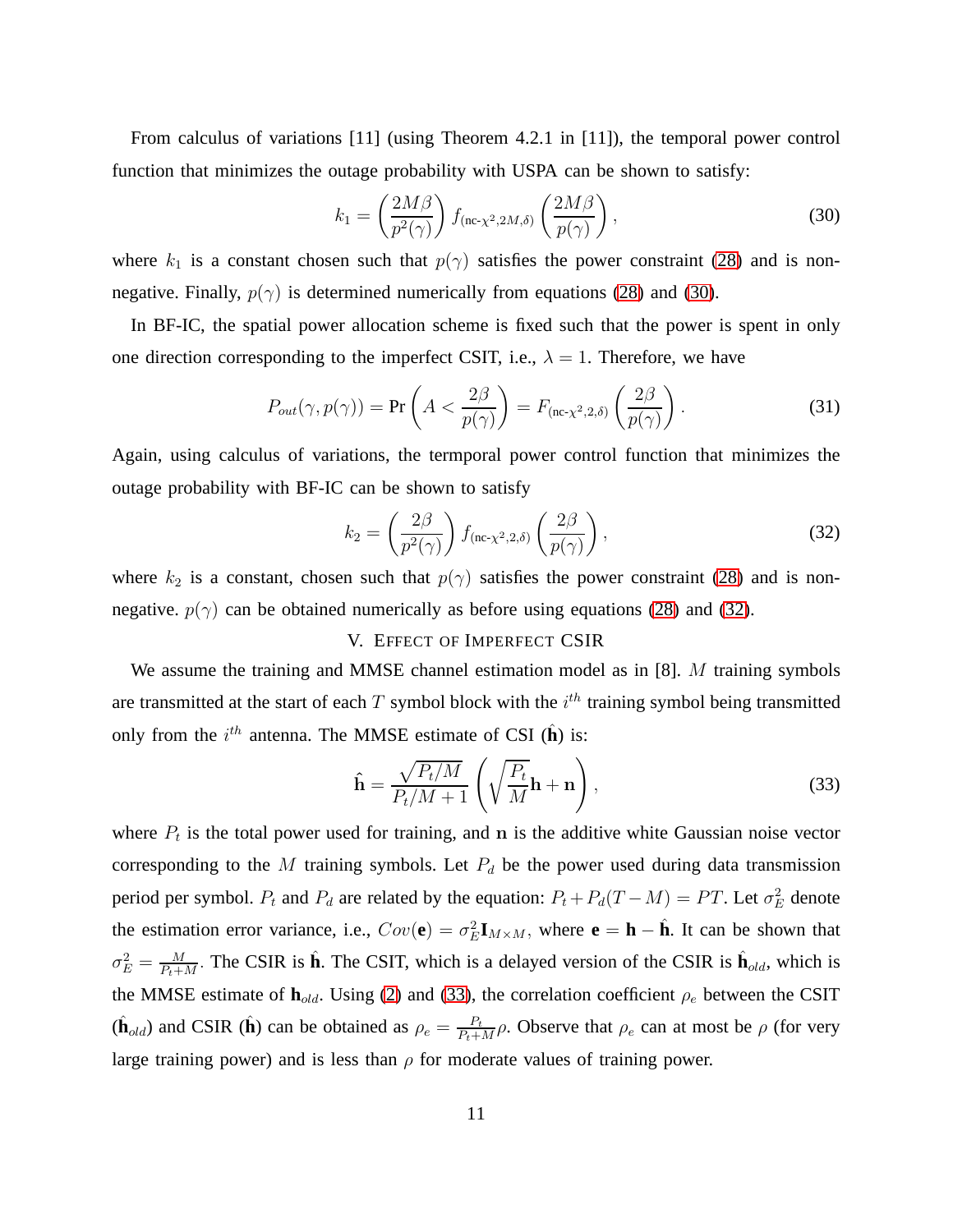Given the MMSE estimate of the CSI ( $\hat{h}$ ) at the receiver, the mutual information of the BF-IC scheme after accounting for the training period can be lower bounded using the result in [12]. A similar mutual information lower bound can be obtained for the USPA scheme using the results in [9], [8]. This lower bound on the mutual information is given by:

<span id="page-11-0"></span>
$$
\mathbf{I}(\mathbf{x};y|\hat{\mathbf{h}},\hat{\mathbf{h}}_{old}) \ge \frac{T-M}{T} \log \left(1 + \frac{P_d}{1 + \sigma_E^2 P_d} \hat{\mathbf{h}}^H \mathbf{Q} \hat{\mathbf{h}}\right). \tag{34}
$$

Defining  $\hat{\mathbf{h}}_{sc} = \frac{1}{\sqrt{1-\epsilon}}$  $\frac{1}{(1-\sigma_E^2)}$ **h**̂ such that  $Cov(\hat{\mathbf{h}}_{sc}) = \mathbf{I}_{M \times M}$ , the lower bound on the mutual information [\(34\)](#page-11-0) can be written as

$$
\mathbf{I}(\mathbf{x}; y | \hat{\mathbf{h}}, \hat{\mathbf{h}}_{old}) \geq \frac{T - M}{T} \log \left( 1 + P' \hat{\mathbf{h}}_{sc}^{H} \mathbf{Q} \hat{\mathbf{h}}_{sc} \right),
$$
\nwhere  $P' = P_d \frac{1 - \sigma_E^2}{1 + \sigma_E^2 P_d}$ . (35)

Substituting the value of  $\sigma_E^2$  obtained for the training model, we get  $P' = \frac{P_d P_t}{P_t + MP_d}$  $\frac{P_dP_t}{P_t+MP_d+M}$ .

For USPA,  $\mathbf{Q} = \frac{\mathbf{I}_{M \times M}}{M}$  $\frac{M \times M}{M}$ . Clearly, the lower bound on mutual information above becomes equivalent to a system with perfect CSIR, but with different values of average SNR  $(P')$  and rate  $(R')$ . Therefore, the outage probability is upper bounded as follows:

$$
P_{out\text{USPA}}(M, R, P') \le \Pr\left(\log\left(1 + P'\frac{\hat{\mathbf{h}}_{sc}^H \hat{\mathbf{h}}_{sc}}{M}\right) < R\frac{T}{T - M}\right) = \Gamma_M\left(\frac{e^{R'} - 1}{P'M}\right),\tag{36}
$$

<span id="page-11-1"></span>where 
$$
P' = \frac{P_d P_t}{P_t + MP_d + M}, R' = R \frac{T}{T - M}
$$
 (37)

The asymptotic diversity gain of USPA with imperfect CSIR remains  $M$ . Furthermore, the SNR gap between the perfect and imperfect CSIR cases can be significantly reduced by choosing value of  $P_t$  or  $P_d$  that maximizes P' under the constraint  $P_t + P_d(T - M) = PT$  [8].

In BF-IC, the transmit covariance matrix is  $Q =$  $\hat{\textbf{h}}_{old}\hat{\textbf{h}}_{ol}^{H}$ old  $\hat{\textbf{h}}_{old}^H \hat{\textbf{h}}_{old}$ =  $\hat{\textbf{h}}_{old,sc}\hat{\textbf{h}}_{ol}^{H}$  $_{old,sc}$  $\hat{\textbf{h}}^H_{old,sc}\hat{\textbf{h}}_{old,sc}$ , where  $\hat{\mathbf{h}}_{old,sc}$  is a

scaled version of  $\hat{\mathbf{h}}_{old}$  with identity covariance matrix. Again, the lower bound on the system with imperfect CSIR is equivalent to the system with perfect CSIR with the parameters: average SNR (P') and rate (R') given by [\(37\)](#page-11-1) and  $\rho_e$ . Following the simplifications as in Section [III-A](#page-4-0) and the appendix, we get

$$
P_{out\text{BF-IC}}(M, R', P', \rho) \le \frac{1}{(1+\mu')^{M-1}} \sum_{i=0}^{M-1} {M-1 \choose i} (\mu')^i \Gamma_{(i+1)} \left(\frac{e^{R'}-1}{P'}\right),\tag{38}
$$

where  $\mu' = \frac{\rho_e^2}{1 - \rho_e^2}$ , and P', R' are given by equation [\(37\)](#page-11-1).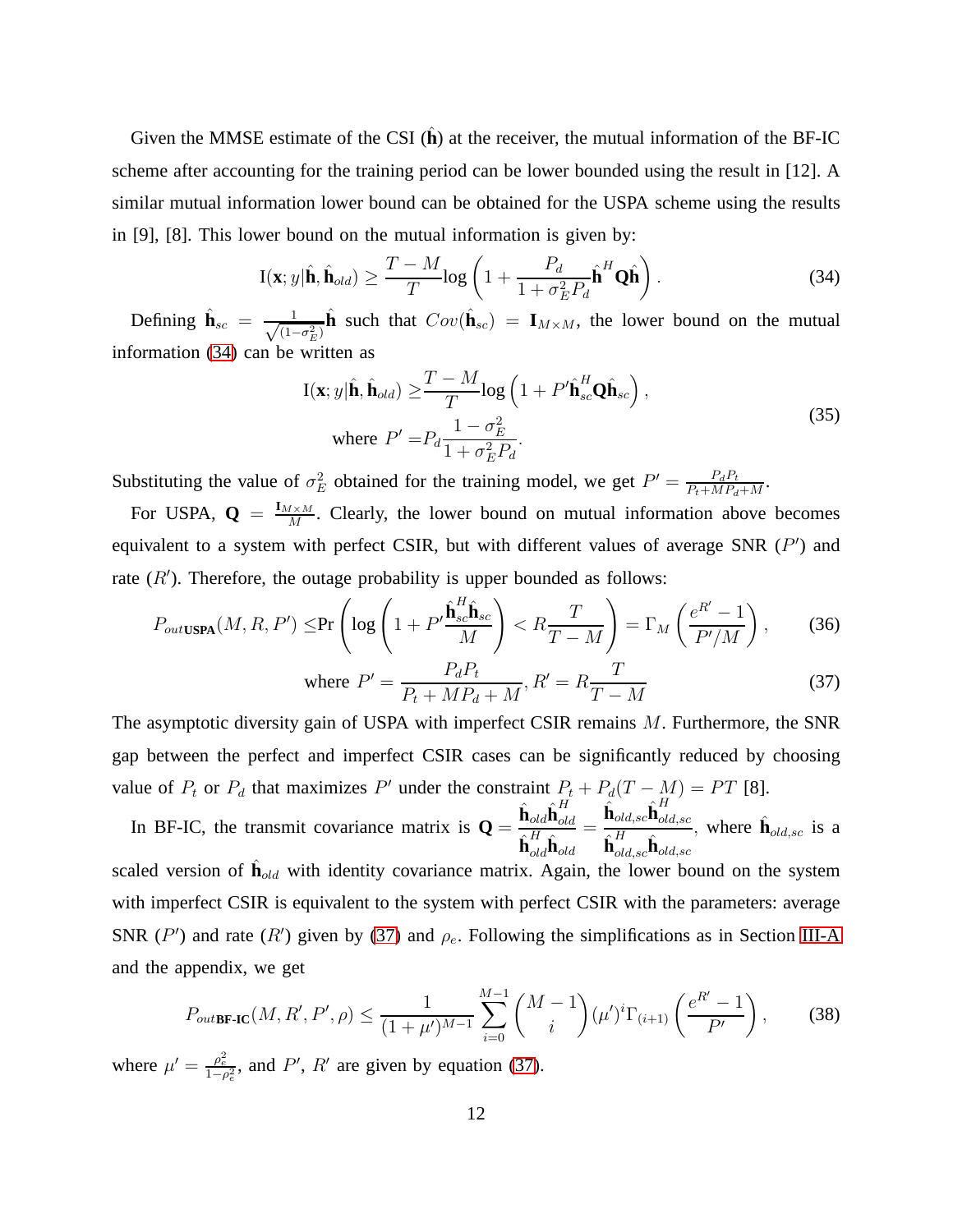#### VI. RESULTS & OBSERVATIONS

<span id="page-12-0"></span>The rate of transmission  $(R)$  is chosen to be 2 nats/s/Hz throughout this section. Fig. [1](#page-16-0) shows the performance of USPA [\(4\)](#page-4-2) and BF-IC [\(12\)](#page-5-0) for different values of feedback delay captured by  $\rho$ . BF-IC is better at lower SNRs and worse at high SNRs when compared to USPA for any  $\rho$  < 1. Fig. [2](#page-17-0) shows the diversity gain of USPA and BF-IC for different number of transmit antennas (M) for  $\rho = 0.999$ . USPA does not require feedback and has a diversity gain of M, where as at high SNR, the outage probability with BF-IC is dominated by the error in CSIT. Thus, the diversity gain of BF-IC scheme is equal to 1, for any non zero delay in the feedback and any number of transmit antennas. Hence, USPA outperforms BF-IC at high SNR for all values of  $\rho < 1$ . Cross-over SNR is defined as the SNR after which USPA outperforms BF-IC. It can be seen from Fig. [1](#page-16-0) that the cross-over SNR is a monotonically increasing function of  $\rho$ .

Fig. [3](#page-18-0) shows  $\lambda_{opt}(\gamma)$ , the fraction of power spent in the direction of imperfect CSIT, as a function  $\gamma$  for the OSPA scheme. Observe that  $\lambda_{opt}(\gamma)$  is larger for higher values of  $\rho$  implying that when the quality of feedback is higher, more power is spent in the direction of feedback. Fig. [4](#page-19-0) compares the outage probability of BF-IC and USPA with OSPA for  $\rho = 0.9$ . We observe that (a) OSPA provides negligible gain in performance, (b) OSPA is computationally complex as it requires the transmitter to compute the optimal value of  $\lambda$  for each value of feedback SNR and adapt the power in the spatial modes correspondingly, and (c) OSPA requires an estimate of  $\rho$  to determine  $\lambda_{opt}(\gamma)$  and any mismatch between the estimated value and the actual value will hurt the performance. On the other hand, USPA and BF-IC do not require any estimate of  $\rho$  and are very simple. Therefore, we suggest switching between BF-IC and USPA by comparing the operating average SNR with the cross-over SNR. For a given average SNR, it is also possible to choose between USPA and BF-IC based on the instantaneous feedback SNR  $γ$  (instead of switching based on the average SNR irrespective of  $γ$ ). Equations [\(4\)](#page-4-2) and [\(11\)](#page-5-1) are the outage probabilties of USPA and BF-IC for a given  $\gamma$ . However, we know that switching based on average SNR is already very close to the performance of OSPA. Therefore, the possible improvement due to switching based on instantaneous SNR (instead of average SNR) is very small.

Fig. [4](#page-19-0) also shows the performance of BF-IC and USPA with the corresponding optimal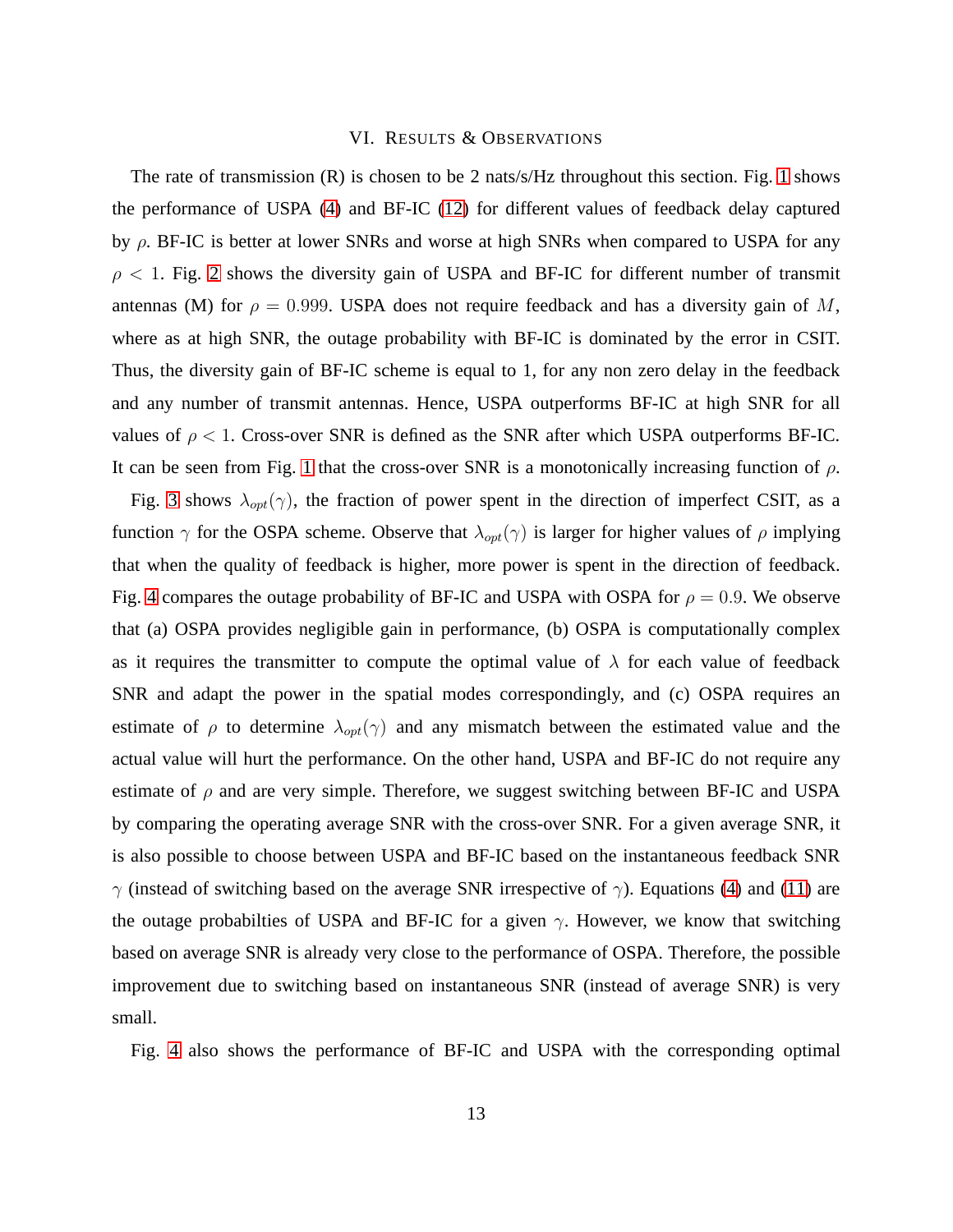temporal power control. As in the case of the short-term power constraint, temporal power control with BF-IC is better for low SNR and temporal power control with USPA is better at high SNR. The cross-over SNR is slightly lower with temporal power control.

Fig. [5](#page-20-0) compares the outage probability of BF-IC and USPA for perfect CSIR with BF-IC and USPA for imperfect CSIR for  $\rho = 0.9$ . Both  $M = 2$  and  $M = 4$  are considered. T is chosen to be 100. Outage probability for two cases: (a) Preamble power same as data power ( $P_d = P_t$ ) and (b) optimized preamble power is considered. Note that optimal power chosen for USPA is used as it is for BF-IC. The results suggest that the loss in performance due to imperfect CSIR is not significant for both USPA and BF-IC, if the power is chosen appropriately.

## VII. SUMMARY

<span id="page-13-0"></span>The problem of minimum outage transmission for a MISO system with M transmit antennas with delayed feedback is considered. The delay in the feedback is captured by  $\rho$ , the correlation coefficient between delayed CSIT and perfect CSIR. For a short-term power constraint, we derive an analytic expression for the outage probability of beamforming using imperfect CSIT, where the power is spent in only one direction corresponding to the imperfect CSI available with the transmitter and compare it with that of USPA, where the power is distributed equally among the M orthogonal and independent transmit directions. We also determine the optimal transmit strategy, i.e., OSPA, that minimizes the outage probability numerically. OSPA involves allocating a fraction of the power in the direction of the imperfect CSIT and the rest of the power is equally distributed among the  $M - 1$  orthogonal and independent transmit directions. Results show that, for any  $\rho < 1$ , BF-IC is better at low SNR and worse at high SNR when compared to USPA. Furthermore, the asymptotic diversity gain for BF-IC is equal to 1 for any  $\rho < 1$ , independent of the number of transmit antennas. BF-IC is close to optimal at low SNR, while USPA is close to optimal at high SNR, i.e., OSPA does not improve the outage probability significantly compared to switching between BF-IC and USPA depending on the average SNR. The cross-over SNR can be determined numerically by equating the outage probabilities of BF-IC and USPA schemes. For the long-term power constraint, where the transmit power is varied with time based on the feedback SNR, we numerically evaluate the outage probabilities and show again that BF-IC is better at low SNR, while USPA is better at high SNR. Finally, we show that the performance loss due to imperfect CSIR is minimal if the training power is chosen appropriately.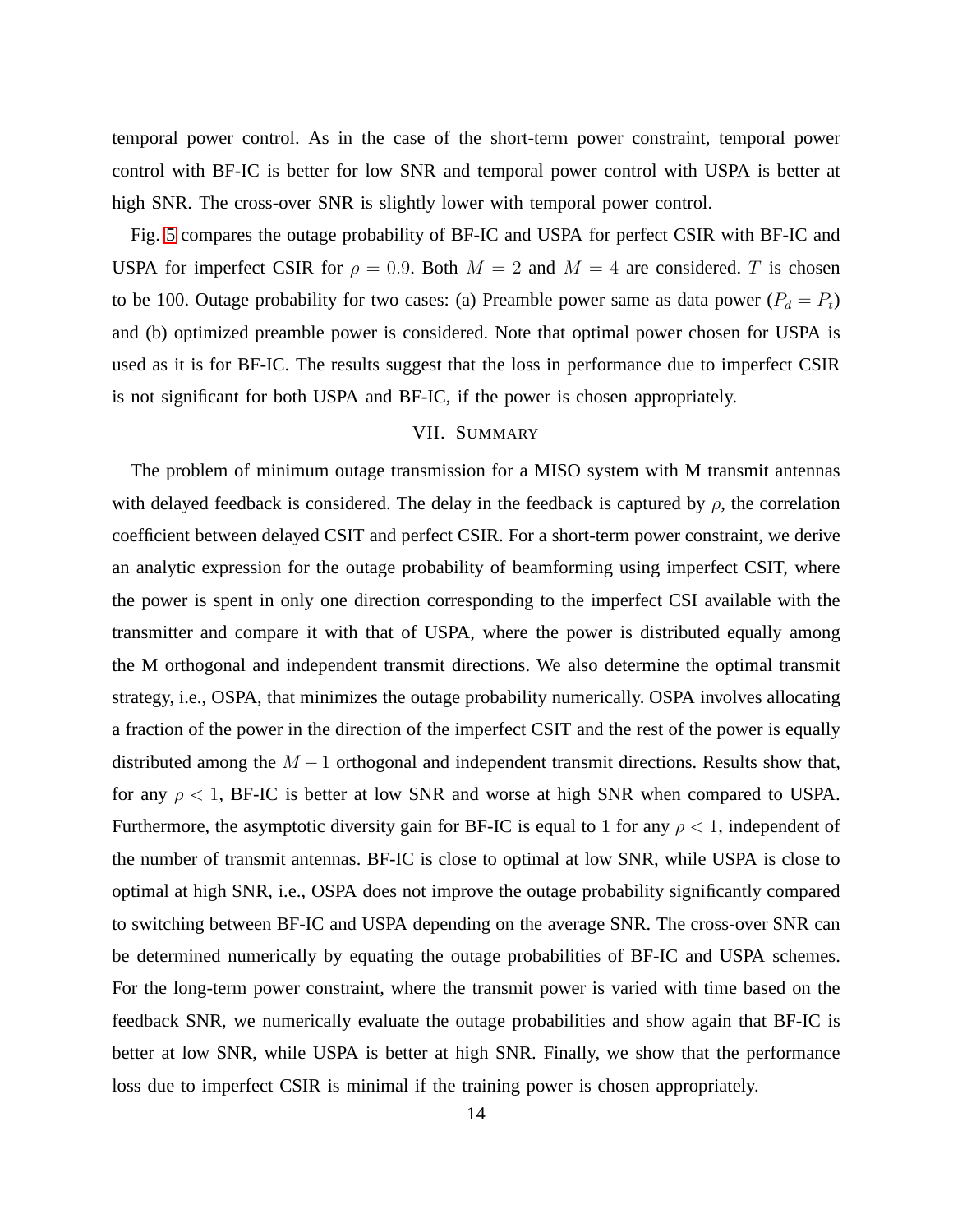### APPENDIX

DERIVATION OF EQUATION [\(12\)](#page-5-0)

<span id="page-14-0"></span>
$$
F_{(\text{nc-}\chi^2,2M,\delta)}(y) = \sum_{k=0}^{\infty} \frac{\left(\frac{\delta}{2}\right)^k e^{-\frac{\delta}{2}}}{k!} F_{\chi^2,2M+2k}(y),\tag{39}
$$

where  $F_{\chi^2, 2M+2k}(.)$  is the cdf of a central  $\chi^2$  random variable with  $2M+2k$  degrees of freedom. Using [\(39\)](#page-14-0), [\(11\)](#page-5-1) and substituting  $\delta = 2\mu\gamma$ ,  $P_{outB \textbf{F-IC}}(M, R, P, \rho)$  is simplified as

<span id="page-14-1"></span>
$$
P_{out\text{BF-IC}}(M, R, P, \rho) = \int_0^\infty f_\Gamma(\gamma) \sum_{k=0}^\infty \frac{(\mu \gamma)^k e^{-\mu \gamma}}{k!} F_{\chi^2, 2+2k}(2\beta) d\gamma
$$
  
\n
$$
= \sum_{k=0}^\infty \frac{\mu^k}{k!} F_{\chi^2, 2+2k}(2\beta) \int_0^\infty f_\Gamma(\gamma) \gamma^k e^{-\mu \gamma} d\gamma
$$
  
\n
$$
= \sum_{k=0}^\infty \frac{\mu^k}{k!} \int_0^\beta \frac{x^k e^{-x}}{k!} dx \frac{(M+k-1)!}{(M-1)!(1+\mu)^{(M+k)}}
$$
  
\n
$$
= \frac{1}{(1+\mu)^M} \int_0^\beta e^{-x} g(x) dx,
$$
  
\nwhere  $g(x) = \sum_{k=0}^\infty \frac{\binom{M+k-1}{k}}{k!} \left(\frac{\mu x}{1+\mu}\right)^k.$  (41)

LEMMA. For any  $m, n > 0$ ,

$$
\binom{m+n}{m} = \binom{m+n}{n} = \sum_{i=0}^{\min(m,n)} \binom{m}{i} \binom{n}{i}.
$$
 (42)

Proof: Using symmetry in m and n, we assume  $m < n$  without any loss of generality. Observe that the L.H.S is the number of ways to chose m objects out of  $m+n$ . This can also be calculated by separating the  $m + n$  objects in to 2 sets with sizes m and n and choosing i objects from the first set and choosing  $n - i$  objects from the second set and varying i from 0 to m. Therefore,

$$
\binom{m+n}{m} = \sum_{i=0}^{m} \binom{m}{i} \binom{n}{n-i} = \sum_{i=0}^{\min(m,n)} \binom{m}{i} \binom{n}{i} \square
$$

Using the above lemma,  $q(x)$  can be simplified as

$$
g(x) = \sum_{k=0}^{\infty} \sum_{i=0}^{\min(k,M-1)} {M-1 \choose i} {k \choose i} \frac{1}{k!} \left(\frac{\mu x}{1+\mu}\right)^k
$$

$$
= \sum_{i=0}^{M-1} \sum_{(k-i)=0}^{\infty} {M-1 \choose i} \frac{1}{i!(k-i)!} \left(\frac{\mu x}{1+\mu}\right)^k
$$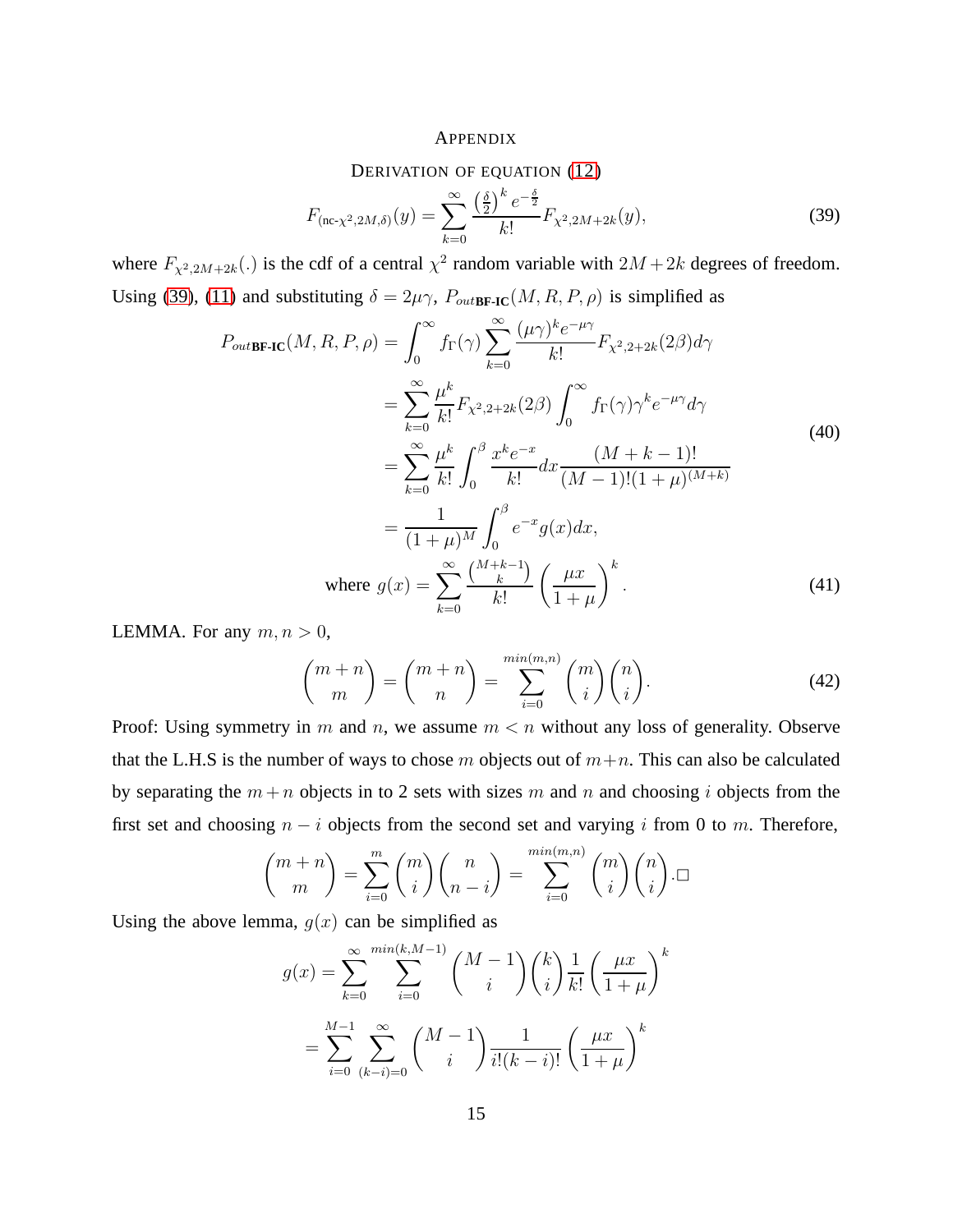$$
= \sum_{i=0}^{M-1} \frac{\binom{M-1}{i}}{i!} \left(\frac{\mu x}{1+\mu}\right)^i \sum_{(k-i)=0}^{\infty} \frac{1}{(k-i)!} \left(\frac{\mu x}{1+\mu}\right)^{k-i}
$$

$$
= e^{\left(\frac{\mu x}{1+\mu}\right)} \sum_{i=0}^{M-1} \frac{\binom{M-1}{i}}{i!} \left(\frac{\mu x}{1+\mu}\right)^i.
$$

After substituting for  $g(x)$  in [\(40\)](#page-14-1), we get

$$
P_{out\text{BF-IC}}(M, R, P, \rho) = \frac{1}{(1+\mu)^M} \sum_{i=0}^{M-1} \frac{\binom{M-1}{i}}{i!} \mu^i \int_0^{\beta} e^{-\left(\frac{x}{1+\mu}\right)} \left(\frac{x}{1+\mu}\right)^i dx
$$
  
= 
$$
\frac{1}{(1+\mu)^{M-1}} \sum_{i=0}^{M-1} \binom{(M-1)}{i} \mu^i \Gamma_{(i+1)} \left(\frac{e^R - 1}{P}\right).
$$
 (43)

#### **REFERENCES**

- [1] E. Telatar, "Capacity of multi-antenna gaussian channels," *Eur. Trans. on Telecommun.*, vol. 10, no. 6, pp. 585–596, November 1999.
- [2] E. Biglieri, G. Caire, and G. Taricco, "Limiting performance of block-fading channels with multiple antennas," *IEEE Trans. on Inf. Theory*, vol. 47, no. 4, pp. 1273–1289, May 2001.
- [3] G. Caire, G. Taricco, and E. Biglieri, "Optimum power control over fading channels," *IEEE Trans. on Inf. Theory*, vol. 45, no. 5, pp. 1468–1489, July 1999.
- [4] Y. Xie, C. N. Georghiades, and A. Arapostathis, "Minimum outage probability transmission with imperfect feedback for MISO fading channels," *IEEE Trans. on Wireless Commun.*, vol. 4, no. 3, pp. 1084–1091, May 2005.
- [5] A. L. Moustakas and S. H. Simon, "Optimizing multiple-input single-output (MISO) communication systems with general gaussian channels: nontrivial covariance and nonzero mean," *IEEE Trans. on Inf. Theory*, vol. 49, no. 10, pp. 2770–2780, October 2003.
- [6] E. Visotsky and U. Madhow, "Space-time transmit precoding with imperfect feedback," *IEEE Trans. on Inf. Theory*, vol. 47, no. 6, pp. 2632–2639, Sept 2001.
- [7] E. Onggosanusi, A. Gatherer, A. Dabak, and S. Hosur, "Performance analysis of closed-loop transmit diversity in the presence of feedback delay," *IEEE Trans. on Commun.*, vol. 49, no. 9, pp. 1618–1630, Sept 2001.
- [8] S. Bhashyam, A. Sabharwal, and B. Aazhang, "Feedback gain in multiple antenna systems," *IEEE Trans. on Commun.*, vol. 50, no. 5, pp. 785–798, May 2002.
- [9] T. Yoo and A. Goldsmith, "Capacity and power allocation for fading MIMO channels with channel estimation error," *IEEE Trans. on Inf. Theory*, vol. 52, no. 5, pp. 2203–2214, May 2006.
- [10] D. V. Marathe and S. Bhashyam, "Power control for multi-antenna gaussian channels with delayed feedback," in *Proc. of the 39th Asilomar Conf. on Signals, Systems and Computers*, Oct-Nov 2005, pp. 1598–1602.
- [11] B. V. Brunt, *The Calculus of Variations*. Springer, 2003.
- [12] A. Lapidoth and S. Shamai, "Fading channels: How perfect need "perfect side information" be?" *IEEE Trans. on Inf. Theory*, vol. 48, no. 5, pp. 1118–1134, May 2002.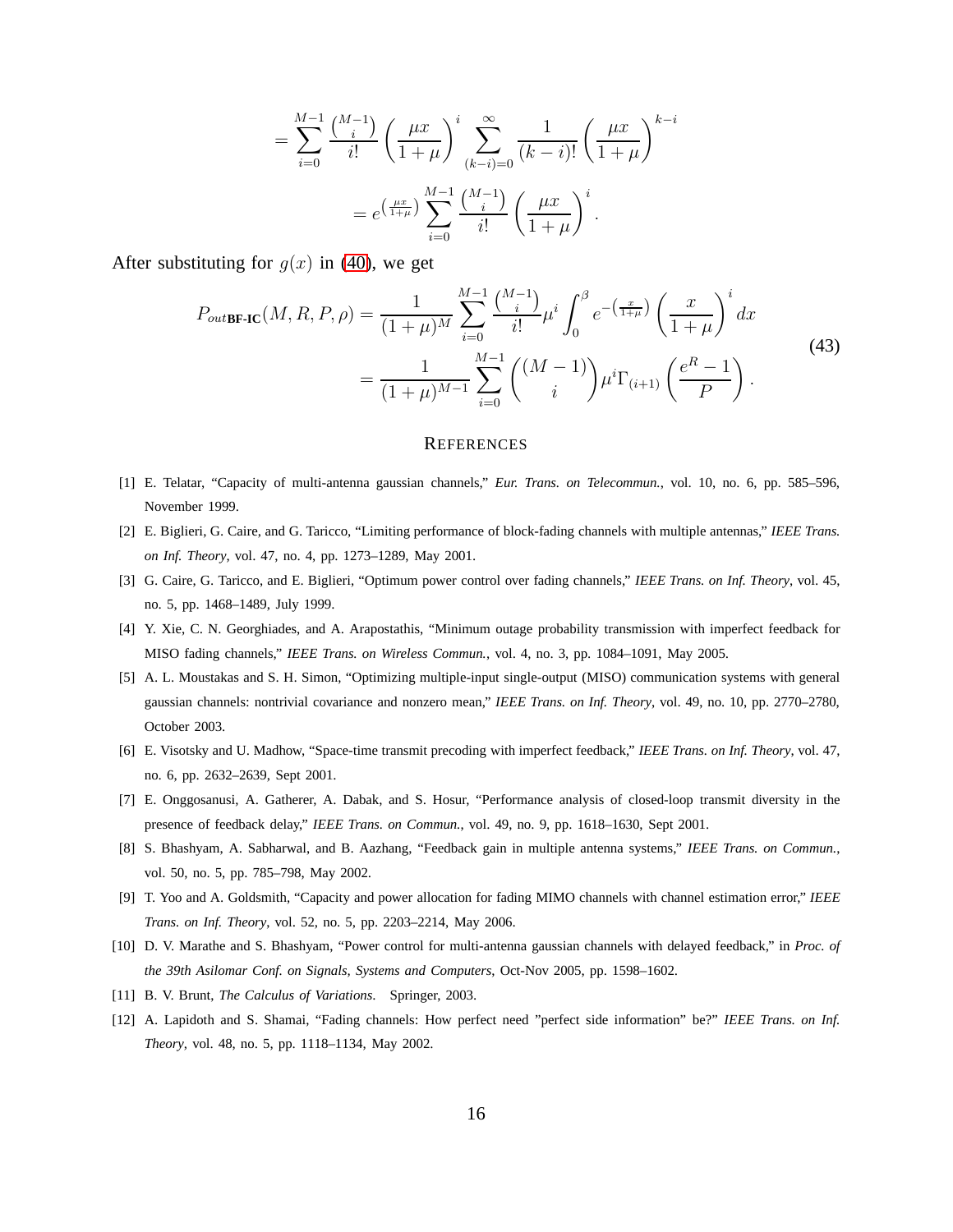

<span id="page-16-0"></span>Fig. 1. Outage probabilities for Beamforming using imperfect CSIT (BF-IC) for various values of  $\rho$ , and uniform spatial power allocation (USPA) for  $M = 2$  and  $R = 2$  nats/s/Hz. Cross-over SNR is the SNR at which USPA and BF-IC have the same outage probability.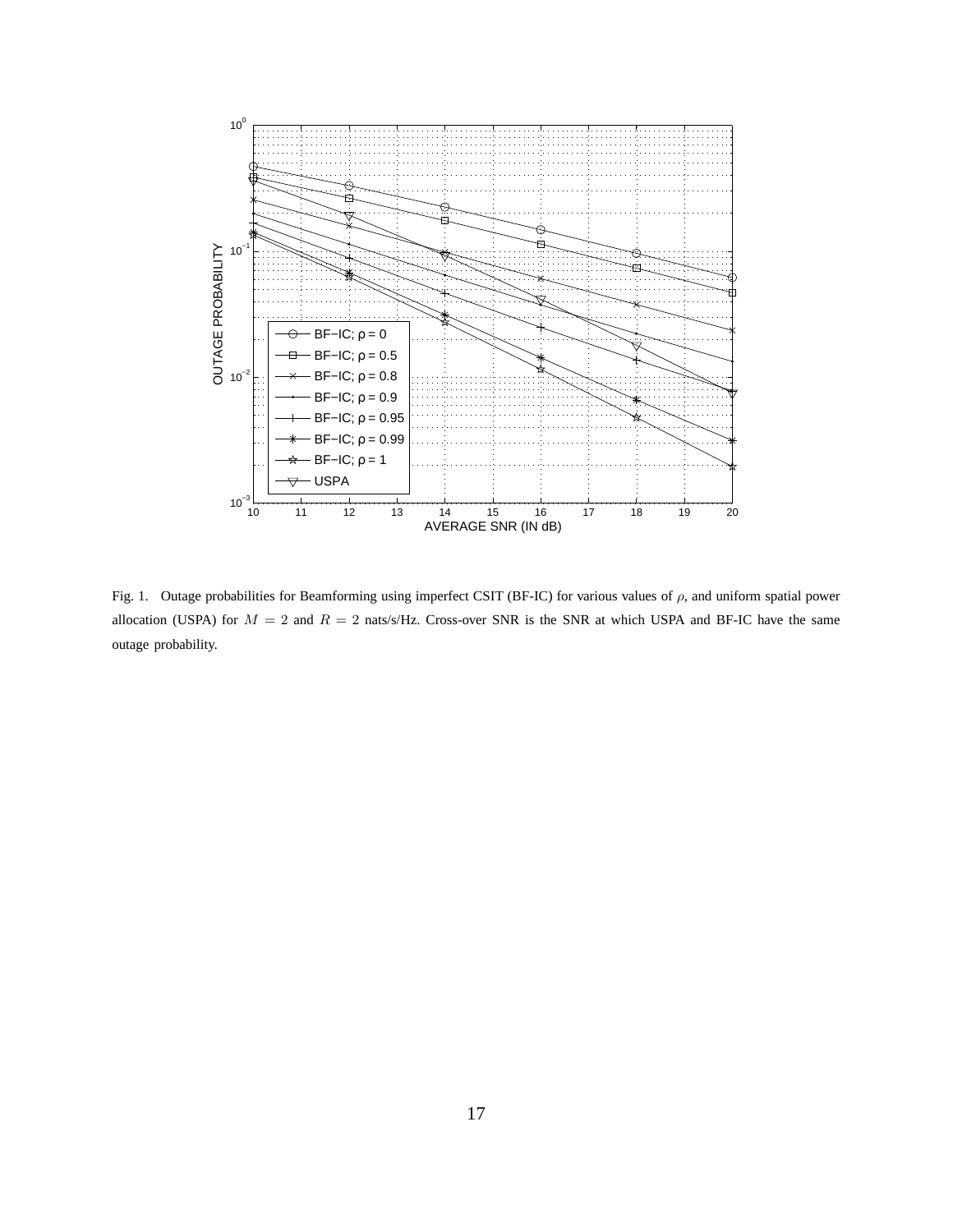

<span id="page-17-0"></span>Fig. 2. Outage probability with BF-IC for various values of M for  $\rho = 0.999$  and beamforming for  $\rho = 1$  and  $R = 2$  nats/s/Hz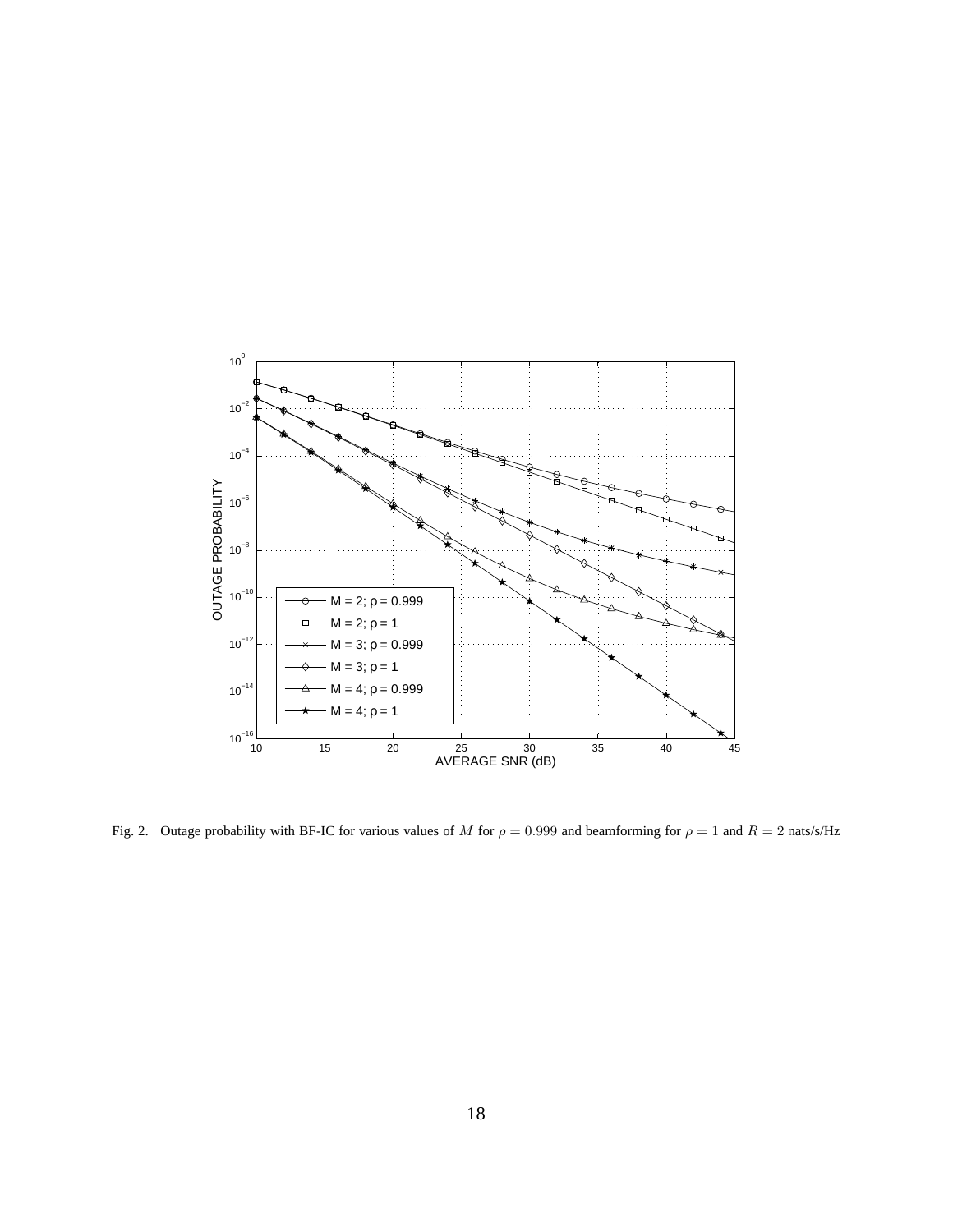

<span id="page-18-0"></span>Fig. 3. Fraction of the power in the direction of imperfect CSIT  $\lambda_{opt}(\gamma)$  for different values of  $\rho$  and  $P$ ;  $M = 2$  and  $R = 2$ nats/s/Hz.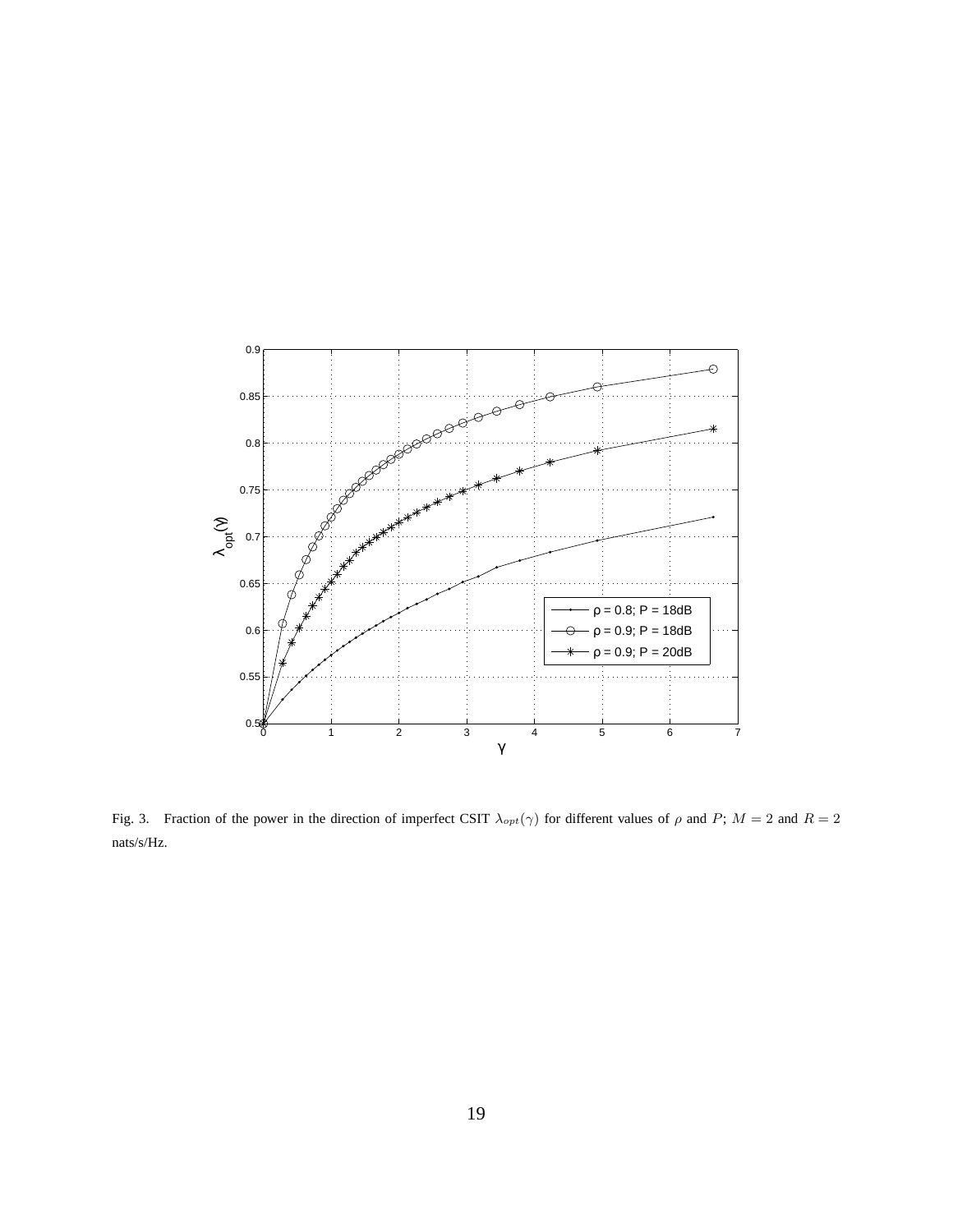

<span id="page-19-0"></span>Fig. 4. Outage Probabilities for uniform spatial power allocation (USPA) and beamforming using imperfect CSIT (BF-IC) with and without temporal power control, and optimal spatial power allocation (OSPA) for  $\rho = 0.9$ ;  $M = 2$  and  $R = 2$  nats/s/Hz.